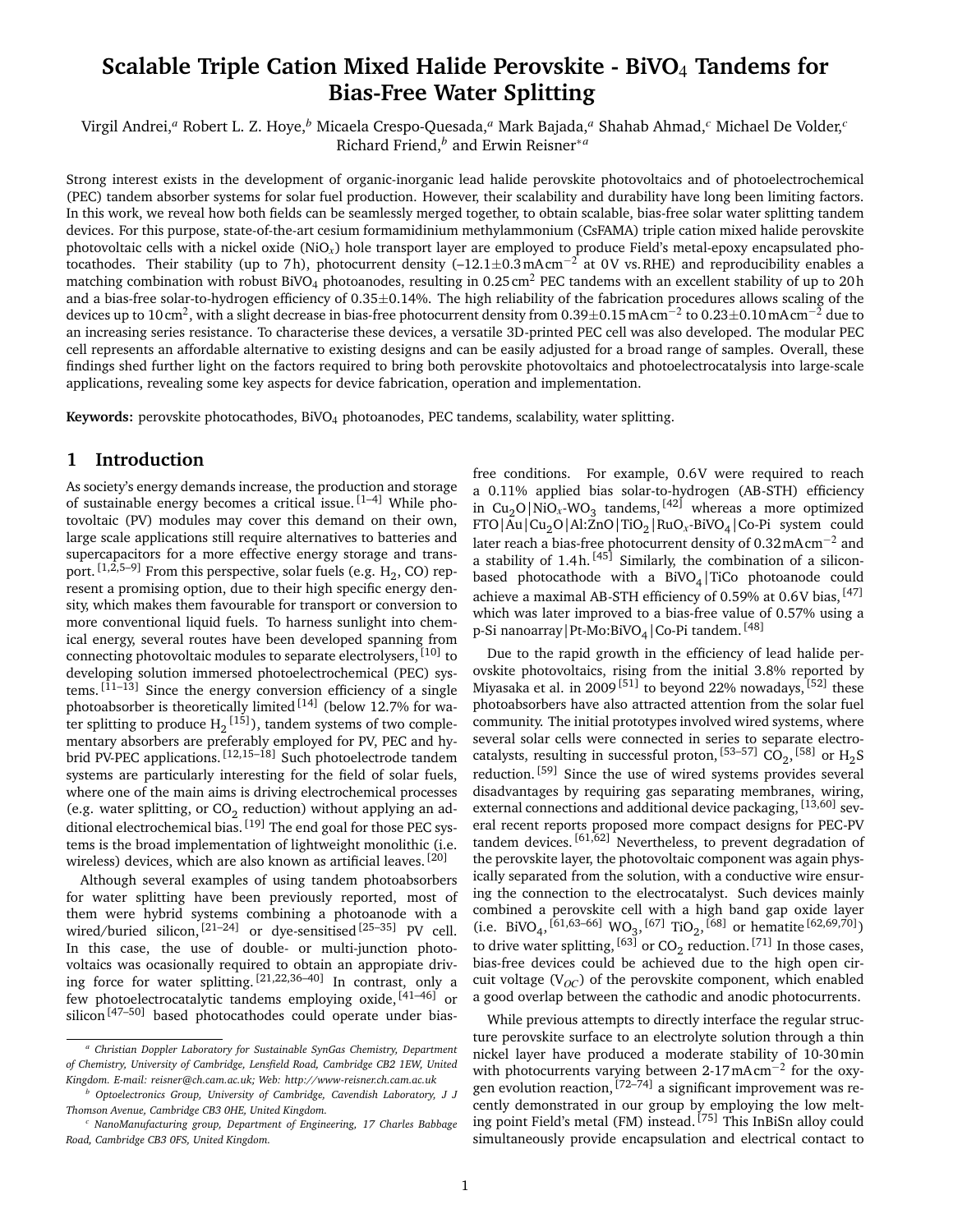a platinum nanoparticle (Pt-NP) catalyst, sustaining an encouraging hydrogen generation photocurrent of  $-6.9\pm1.8$  mAcm<sup>-2</sup> at 0V against the reversible hydrogen electrode (RHE) beyond one hour. [75] In this case, an inverse structure perovskite cell was necessary to collect electrons for the proton reduction at the outer device surface (see schematic depictions in Fig. 1). With an onset potential of  $0.95 \pm 0.03$  V vs. RHE, this initial system represented a promising example of a perovskite-based photocathode, on the basis of which wireless tandems for solar fuel production could be developed.

While most of these initial results employed the moisture, air and temperature sensitive methylammonium lead triiodide  $(MAPbI<sub>3</sub>)$  perovskite, <sup>[51,76]</sup> more recent photovoltaic reports have shown that improvements in both efficiency and stability can be obtained when using complex precursor solutions. In particular, mixtures including the formamidinium (FA) and methylammonium cations (MA), together with iodide and bromide anions, achieved efficiencies beyond 20%, [77,78] whereas the addition of further alkali cations (e.g. cesium, magnesium, or potassium) have increased both efficiency (above 21%) and stability (beyond a few weeks). [79–85] Still, the limited scalability of perovskite cells remained an issue until very recently, when large scale deposition procedures such as spray coating, doctor blading or vacuum techniques [86] started to be optimized alongside spin coating[82,87] for larger photovoltaic modules, leading to efficiencies between 10-16% for areas above 36 cm<sup>2</sup>.<sup>[16,82,88,89]</sup>

Accordingly, although organic-inorganic lead halide perovskite photovoltaics have experienced a rapid development in performance within the last decade, the field has mostly continued to suffer from the same challenges of device up-scaling as photoelectrocatalysis. To address some of those issues, in this work we investigate the scalability of tandem photoelectrochemical (PEC) devices for water splitting, combining a CsFAMA triple cation perovskite-driven photocathode with a bismuth vanadate photoanode. To gain a complete understanding of the limiting factors, the performance and scalability are investigated separately for the photovoltaic cells and for the derived photocathodes. In order to evaluate devices of various sizes, we also propose a straightforward design for a modular 3D-printed PEC cell, which can be easily assembled or adapted for large scale studies.

# **2 Experimental section**

# **Preparation of perovskite solution**

A 1.0M solution of the  $FAMA_{0.22}Pb_{1.1}I_{3.2}Br_{0.66}$  perovskite precursor was made by dissolving methylammonium bromide (MABr,  $24.3 \,\text{mg}$ ), lead bromide (Pb $Br_2$ ,  $80.0 \,\text{mg}$ ), formamidinium iodide (FAI, 172.0mg), and lead iodide (PbI $_2$ , 507.1mg) in a  $1000 \,\mu$ L mixture consisting of N,N-dimethylformamide (DMF,  $510 \,\mu$ L), dimethyl sulfoxide (DMSO,  $340 \,\mu$ L), and 1-methyl-2-pyrrolidone (NMP,  $150 \mu L$ ). A 1.5M stock solution of cesium salt was prepared by dissolving CsI (194.9mg) in  $500 \mu L$ DMSO. 48 $\mu$ L of this cesium solution was added to the 1000 $\mu$ L  $FAMA_{0.22}Pb_{1.1}I_{3.2}Br_{0.66}$  solution, to give the final precursor solution.

# **Inverse-structure perovskite cells**

The inverse-structure perovskite cells were prepared using a modified procedure based on previous reports. [75,78,85,90] The fluorine doped tin oxide (FTO) layer was selectively etched away with Zn dust and 2M HCl before cleaning the glass slides in a Piranha solution. A 1.0M nickel oxide precursor solution was prepared by dissolving  $Ni(NO<sub>3</sub>)<sub>2</sub> · 6H<sub>2</sub>O$  (1.454g) in 5mL ethylene glycol and  $334\mu$ L ethylenediamine (1.0M in the final solution). [90] The solution was filtered twice through a  $0.20 \mu m$  PTFE Millipore Millex-FG filter and spin-coated on the FTO glass slides at 5000RPM for 45 s. The samples were anealed in two steps, at 373K for 30min, and at 573K for 60min, to give the  $NiO<sub>x</sub>$  hole transport layer (HTL). Full details of the  $NiO<sub>x</sub>$  preparation can be found in Ref. 90 by Hoye et al.

The hot samples were next transferred inside the glovebox for the perovskite and electron transport layer (ETL) deposition. A two-step spin-coating program was employed for the perovskite layer, with an initial spreading at 1000RPM for 10s, followed by spinning at 6000RPM for 35 s. For the 8-pixel and  $0.25 \text{ cm}^2$  devices, a smooth perovskite film was achieved by dropping  $75 \mu$ L chloroform onto the spinning sample 7s before the end of the program, followed by tempering at 373K for 30- 70min. <sup>[78,79,85,90]</sup> A [6,6]-Phenyl C<sub>61</sub> butyric acid methyl ester (PCBM, 99%, Solenne BV) solution in chlorobenzene (CB, 35mgmL−<sup>1</sup> ) was stirred at 343K for 30min and filtered through a  $0.2 \mu$ m polytetrafluoroethylene (PTFE) filter before use. The PCBM solution was spin-coated at 3000RPM for 45s to form the ETL. 35 $\mu$ L of a poly(ethylenimine) (PEIE, 5.8 $\mu$ L) solution in isopropanol (IPA, 1.5mL) was next spin-coated under ambient conditions (3000RPM, 30s), before returning the samples under inert atmosphere for storage. Lastly, a 100nm silver layer was evaporated to form the electrical contacts of the solar cells. The deposited layers are visible from the magnified cross-section of a 0.25 cm<sup>2</sup> inverse-architecture device in Fig. 1a and from its schematic depiction in Fig. 1b. Specific details regarding the preparation of larger devices are given in the Supporting Information.

#### **Field's metal-epoxy encapsulation**

To prevent degradation of the perovskite layer by the aqueous electrolyte, a Field's metal-epoxy encapsulation was employed.  $[11,75]$  In this case, 0.5-1 mm thick protective foils were obtained by melting the bulk alloy onto a clean hotplate at 363K and spreading the liquid metal using common glass slides. After cooling below 323K, the large area foils could be peeled off the hotplate, and cut into the desired dimensions. A small piece of the metal foil was first melted on top of the silver contact, by applying a 2.4A current for 30s to a Peltier thermoelectric element, and then solidified by applying –2.4A for 30 s (2-step chronopotentiometric sequence on a IviumStat instrument). After sealing the edges with Araldite 5-Minute Rapid two component epoxy, the photoelectrodes were stirred in a  $\mathrm{K_2PtCl_4}$ (21.4mg, 51.6mmol) aqueous solution (5.16mM, 10mL) for 20 s and left immersed for a further 40 s, resulting in an electroless deposition of catalytically active Pt nanoparticles on the Field's metal. All encapsulation steps were conducted at ambient conditions.

## **BiVO**4**|TiCo photoanodes**

BiVO<sup>4</sup> photoanodes were prepared similarly to previous reports.  $[47,91]$  In case of the 0.25 cm<sup>2</sup> devices, a solution was prepared by dissolving  $Bi(NO<sub>3</sub>)<sub>3</sub> \cdot 5H<sub>2</sub>O$  (0.194g, 0.4mmol) and NaI (1.199g, 8.0mmol) in Milli-Q water (20mL). After sonicating with an ultrasonic probe (Fischer Scientific Model 120 Sonic Dismembrator) for 3min at 100% amplitude, the pH was adjusted to 1.20 using concentrated nitric acid. A second solution consisting of p-benzoquinone (0.292 g, 2.7mmol, 0.3M) in absolute ethanol (9mL) was also sonicated for 3min. The two solutions were mixed and stirred for 30min at room temperature to obtain a dark brown BiOI precursor solution. After cleaning the FTO glass slides for 10min in Piranha solution, and masking the active area with adhesive tape, the orange BiOI layer was electrodeposited onto the active area of the FTO slides, by maintaining a potential of –0.3V against a Ag/AgCl reference electrode for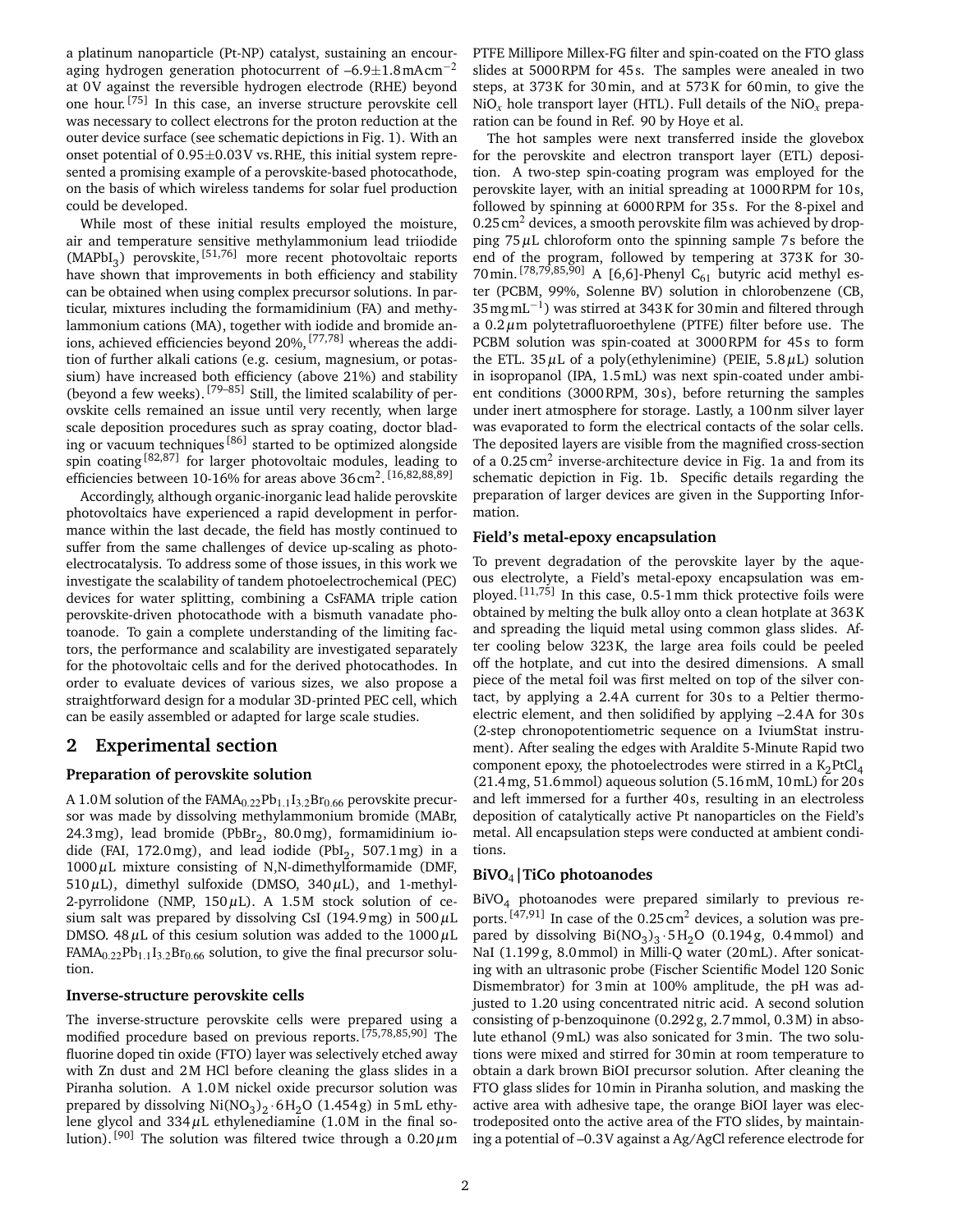

Figure 1 Architecture of the 0.25 cm<sup>2</sup> inverse-structure perovskite cell and of the corresponding photoelectrochemical tandem device. (a) False colour cross plane scanning electron microscopy (SEM) image. (b) Rendering of the photovoltaic cell. (c) Rendering of the PEC tandem cell, as seen from the front side BiVO<sub>4</sub> photoanode. (d) Back side view of the rendered PEC tandem, revealing the platinum catalyst deposited onto the Field's metal encapsulation.

5 s, followed by –0.1V for 180 s. A vanadyl acetylacetonate solution was prepared by sonicating  $VO(acac)_2$  (0.530g, 2.0mmol) in 5 mL DMSO for 5 min.  $40 \mu L \text{cm}^{-2}$  of the VO(acac)<sub>2</sub> solution was drop-casted onto the BiOI active areas, before heating the glass slides at 723K for 60min with a ramp rate of  $1$ Kmin<sup>-1</sup>. The brownish  $V_2O_5$  crust was dissolved from the photoanode surface by gentle stirring for 30min in a NaOH (0.2M) aqueous solution.

A  $[Ti<sub>4</sub>O(OEt)<sub>15</sub>(CoCl)]$  (TiCo single source precursor, 0.024g,  $24.5 \,\mu$ mol) solution in dry toluene (5mL) was prepared under inert atmosphere.  $20 \mu L \text{cm}^{-2}$  of the single source precursor solution were spin coated four times at 2000RPM for 10s under air, to obtain a transparent TiCo catalyst layer. [47] The amount of reagents employed for the preparation of the larger electrodes can be found in the Supporting Information.

# **Characterisation**

**Photovoltaic cells** The simulated solar irradiation was achieved using a Sun 2000 Solar Simulator (Abet Technologies), which was calibrated to 100 mW cm<sup>-2</sup> (1 sun) using a silicon reference solar cell RS-OD4, and by taking a mismatch factor of  $1/1.12$  into account. The 8-pixel and 0.25 cm<sup>2</sup> devices were investigated under inert atmosphere using gas-tight sample holders, whereas the IV curves of the larger devices were recorded in their encapsulated form, using the Field's metal as an electrical contact. All devices were characterized without additional masking. The applied potential was varied by a Keithley 2635 source meter, which also recorded the generated current. Reverse and forward IV curves were determined separately between −0.1 and 1.2V, with a scan rate of  $100 \text{ mV s}^{-1}$ . The external quantum efficiency (EQE) of the working devices was determined using a Newport Oriel 66881 setup, an Oriel 74000 Cornerstone monochromator, the Keithley 2635 source meter, a Keithley 2000 multimeter for the Thorlabs SM05PD1A reference photodiodes, a LIA-MV-200-H lock-in-amplifier and a Thorlabs PDA200C photodiode amplifier. The spectra were recorded between 375 and 900nm, with a 5nm step size, a 50ms delay and at 0V bias.

**Photoelectrochemical devices** To investigate the performance of the 0.25-4cm<sup>2</sup> photoelectrodes, a Newport Oriel 67005 solar light simulator was employed with an Air Mass 1.5 Global (AM 1.5G) solar filter. A LOT-QD LS0816-H large area solar simulator was instead used for the 10cm<sup>2</sup> devices. The light intensity was calibrated to 100mWcm−<sup>2</sup> (1 sun) using a Newport 1916-R optical power meter. Electrochemical measurements (e.g. cyclic voltammetry, chronoamperometry) were conducted on Ivium CompactStat.e potentiostats, with a sample as the working electrode, a Ag/AgCl/KCl<sub>(sat)</sub> (Basi) reference electrode and a platinum mesh counter electrode. The electrodes were submerged in a 0.1M potassium borate buffer (KBi) solution of pH 8.50, which contained  $0.1$  M  $\rm K_2SO_4$  as supporting electrolyte. In the 3electrode configuration, the anodic and cathodic compartments were separated by Selemion (AGC Engineering) or Nafion ion exchange membranes for the 0.25 and  $1 \text{ cm}^2$  photoelectrodes, respectively. Due to mass transport limitations, the solution was only stirred in case of the photoanodes, and left unstirred otherwise. The cyclic voltammetry measurements were conducted between −0.2 and 1.2V vs.RHE for the photocathodes, and between 0.1 and 1.4V vs.RHE for the photoanodes, at a scan rate of 10mVs<sup>-1</sup>. The potential versus RHE was determined using Eq.  $(1)$  at a temperature of 298K. [75]

$$
E[V \text{ vs. } RHE] = E[V \text{ vs. } Ag / AgCl] + 0.059 \times pH + 0.197 \tag{1}
$$

Similar conditions were also employed for the tandem devices, where the scans were conducted in a two electrode configuration, between −0.6 and 1.4V. To allow ionic movement, a narrow opening was made below the sample instead of using a separating membrane (see Fig. 2). The front  ${\rm BiVO}_4$  active area of the PEC tandems was additionally surrounded by opaque adhesive tape, to prevent any unfiltered light from reaching the perovskite photocathode (see Fig.2b,c).

The EQE was determined using a LOT MSH-300 monochromator, a Thorlabs PM100D power meter with a Thorlabs S302C thermal power sensor, and an IviumStat potentiostat. The wavelength  $\lambda$  (full width at half maximum of 15nm) was typically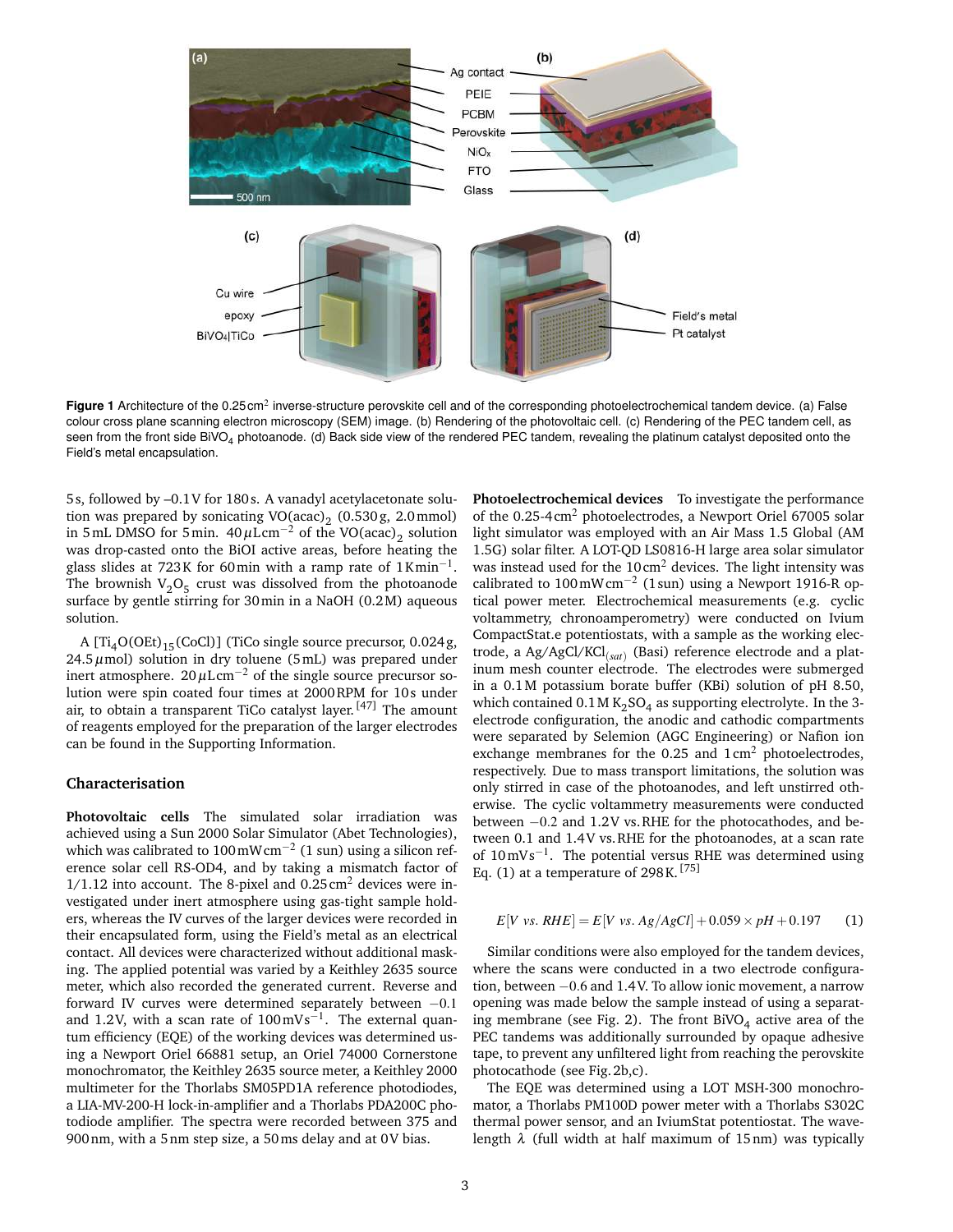varied between 300-800nm in 25nm steps every 30 s. The resulting EQE was determined using Eq. (2), where *h* is the Planck constant, *c* is the speed of light, *J* is the photocurrent density, *e* is the electron charge and  $P_\lambda$  is the wavelength-dependent light intensity flux (or irradiance). [92]

$$
EQE = \frac{hcJ}{e\lambda P_{\lambda}}\tag{2}
$$

A Shimadzu GC-2010 Plus gas chromatograph (GC) was employed for  $H_2$  evolution measurements. The gas-tight electrochemical cells were purged with nitrogen containing 2% methane as an internal standard. The amount of  $H_2$  was determined by manually injecting  $100 \mu$ L from the PEC cells' headspace using gas-tight syringes. A NeoFox-GT fluorometer and Fospor-R fluorescence oxygen sensor probes from Ocean Optics were used to determine the amount of produced  $O_2$ . The faradaic yield (FY) of the photoelectrodes was determined by comparing the amount of evolved gas (*ngas*) to the total charge passed (*Q*), as shown in Eq. (3). The equivalent charge used per gas molecule amounts to  $z = 2$  for the H<sub>2</sub> generation, and to  $z = 4$ for the  $O<sub>2</sub>$  evolution, while F is the Faraday constant.

$$
FY = \frac{n_{gas}zF}{Q} \tag{3}
$$

The total charge was obtained by integration of the recorded current (*I*) over the duration (*t*) of the chronoamperometry. This is illustrated in Eq. (4), where  $t_0$  and  $t_e$  represent the beginning and end-points of the measurement.

$$
Q = \int_{t_0}^{t_e} I(t)dt
$$
 (4)

Henry's law was employed to compensate for the small effect of dissolved gases,  $[93]$  although it is worth noting that the concentration in solution of an evolving gas is probably higher than its equilibrium level.

In order to characterize the performance of tandem devices, the applied bias photon-to-current conversion efficiency (ABPE) was additionally calculated using Eq. (5), where *Ubias* is the applied bias, and  $P_{total}$  is the total recorded light intensity flux (100 mWcm<sup>-2</sup>).<sup>[47]</sup>

$$
ABPE = \frac{J(1.23 V - U_{bias})}{P_{total}}
$$
\n<sup>(5)</sup>

Similarly, the applied bias solar-to-hydrogen (AB-STH) efficiency can be also calculated as the product of ABPE and FY at a given applied bias (in our case,  $U_{bias} = 0$ V).

**Statistics** The reported values were averaged from the data of at least three PV or PEC devices unless otherwise noted. The given errors correspond to the calculated standard deviation. Examples of typical data are taken from stable devices which follow the general trend, having around or above average performance.

**Materials** An FEI sFEG XL30 scanning electron microscope (SEM) was employed to investigate the surface and cross-plane topology of the devices. Energy-dispersive X-ray (EDX) spectra were recorded using an Oxford Instruments X-Max silicon drift detector to confirm the elemental composition of various samples. The formation of the polycrystalline perovskite phase was confirmed by X-ray powder diffraction (XRD) measurements, which were conducted on a Panalytical Empyrean X-ray diffractometer. The spectra were recorded using Cu K $\alpha$  radiation, in a  $\theta$ –2 $\theta$  configuration. The angle of the incident beam was varied between  $10^{\circ}$  to  $90^{\circ}$  with a step size of 0.008. The thin film samples were rotated at a speed of 30RPM.



**Figure 2** Various representations of the modular 3D-printed PEC cell. (a) 3D rendering of the cell's components, revealing the removable sample holder (depicted in green), which can slot in along the exchangeable side rails (yellow). (b) Back side view of the PEC cell under use for tandem characterisation, with the Field's metal - Pt nanoparticle interface exposed to the electrolyte solution. (c) Front side view of the anodic compartment, showing the BiVO $_4$ |TiCo photoanode of a 4 cm<sup>2</sup> tandem under 1 sun irradiation.

## **3D-printed PEC cell**

Common glass PEC H-cells with membrane separation were employed for the characterisation of 0.25 and  $1 \text{ cm}^2$  photoelectrodes (see Ref. 75 and Supplementary Video). A 3D-printed cell was developed for the larger electrodes and all back-to-back tandems, to maintain a constant sample position and ensure a certain separation between the cathodic and anodic compartments. In comparison to other recent models which have employed 3D-printing for electrodes, <sup>[94–96]</sup> electrochemical flow reactors <sup>[97–100]</sup> or biased photoelectrodes, <sup>[101]</sup> this represents the first reported 3Dprinted PEC cell design for bias-free tandems.

While existing (mainly glass) PEC cell models are often made to accommodate samples of fixed dimensions, our modular design provides a facile way to measure samples of different sizes in various configurations (i.e. 3-electrode, monolithic, wired, or even colloidal systems). For this purpose, replaceable sample holders are employed which can slide along the side rails. The holders cover the non-active area of the devices, to prevent additional unfiltered light from reaching the back-side of the tandems. The working principle is illustrated by the 3D model in Fig. 2a, where the thin slides supporting the sample are highlighted in green and the lateral rails are depicted in yellow. Photographs of the 3D-printed PEC cell during use can be also found in Fig. 2b and c, revealing the back- and front-side of a  $4 \text{ cm}^2$ tandem, respectively.

In order to obtain a light-weight, inexpensive, and easily adjustable PEC cell, the 3D components were designed in Solid-Works, and created from polylactic acid (PLA) using an Ulti-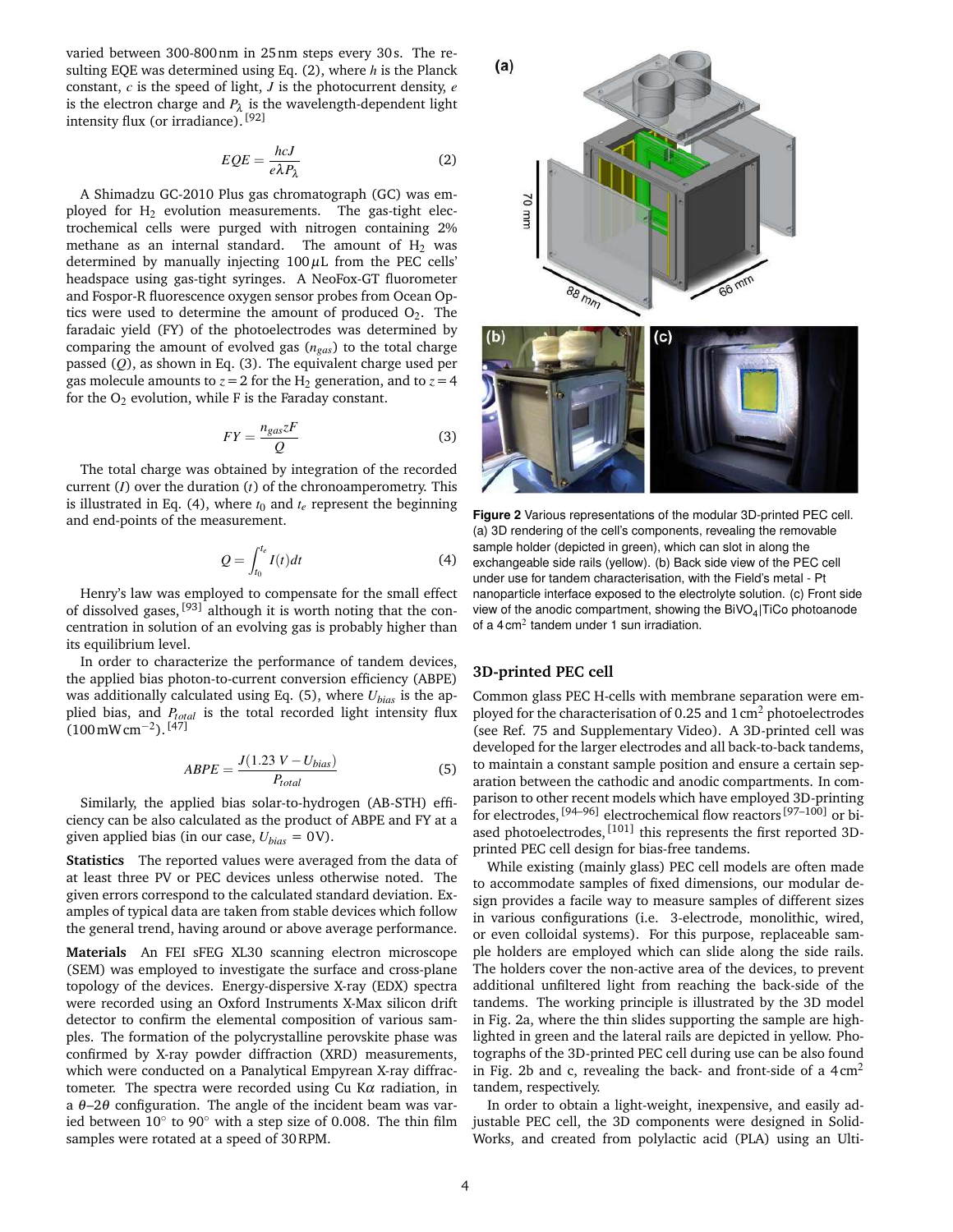

**Figure 3** Dependence of the photovoltaic parameters of the perovskite devices on their photoactive area: (a) open circuit voltage  $(V_{OC})$ , (b) short circuit current density (J<sub>SC</sub>), (c) fill factor (FF), and (d) photovoltaic cell efficiency (PCE). The average data of backward and forward scans is indicated by blue dots and red circles, respectively.

maker 2 Extended+ 3D printer. Sketches of the main components and their assembly are given in Fig. S1 from the Supporting Information. The PEC cell's windows consisted of 3mm thick  $PersonER$  acrylic glass, whereas Blu Tack reusable adhesive was used as a sealant.

# **3 Results and discussion**

# **3.1 Perovskite photovoltaic cells**

A NiO<sub>x</sub> hole transport layer<sup>[90]</sup> was deposited on top of the FTO coated glass substrate by spin-coating a  $\mathrm{Ni}(\mathrm{NO}_3)_2$   $\cdot$  6H $_2$ O precursor solution followed by annealing. A state-of-the-art cesium formamidinium methylammonium (CsFAMA) triple cation perovskite photoabsorber was deposited by spin-coating using the established anti-solvent method. <sup>[78,79,85,90]</sup> PEIE<sup>[102]</sup> was spincoated on top of the thin PCBM electron selective layer, to prevent interfacial degradation<sup>[103]</sup> from the reaction of silver with the halide ions. The additional physical separation provided by the PEIE layer is noticeable when comparing Fig. 1a of a complete device with Fig. S7a (Supporting Information) of the bare PCBM on a perovskite substrate. This design provided a performance improvement over our previously reported devices,  $^{[75]}$ where a PEDOT:PSS HTL and a MAPbI $_3$  photoabsorber were used.

To draw an accurate comparison between the performance of a photocathode and the underlying photovoltaic component, all devices have been first investigated as solar cells. In this way, thorough batch statistics of the photocathodes could be made, by taking already faulty PV devices into account.

The average photovoltaic parameters are depicted as a function of the device area in Figure3, with the exact values given in Table1. The corresponding histograms for the 0.045, 0.25 and  $1 \text{ cm}^2$  devices can be found in Figures S2-S6 from the Supporting Information. Examples of typical IV curves are also presented in Figure<sub>6a</sub>.

In general, the small 8-pixel devices (area 0.045  $\rm cm^2$ ) present the best performance, with the champion device reaching an efficiency of 16.4% in backward scan direction, with an open circuit voltage (V*OC*) of 0.99V, a short circuit current density (J*SC*) of 19.7mAcm−<sup>2</sup> and a fill factor (FF) of 83.1%. The improved V*OC*



**Figure 4** SEM images revealing the NiO*x*-induced morphological changes for the perovskite samples. (a) Bare FTO substrate. (b) Complete coverage of the FTO grains by a thin NiO*<sup>x</sup>* film. (c) Top view of a perovskite layer, which is spin-coated on bare FTO. (d) Top view of a perovskite layer deposited onto FTO|NiO*x*. The NiO*<sup>x</sup>* forms a pinhole-free coating of the rough FTO grains, resulting in homogeneous perovskite crystallisation.

of  $1.00\pm0.02V$  is also consistent with previous reports, which indicate a better alignment between the work function of NiO*x* and the perovskite's valence band edge level than in the case of PEDOT:PSS, which typically only delivers V<sub>OC</sub> values between  $0.5 - 0.9$  V.  $[104 - 108]$ 

As observed from Figure 3d, a roughly logarithmic decrease in the photovoltaic cell efficiency (PCE) with the active area occurs above a surface of  $0.25 \text{ cm}^2$ , due to resistive losses. [109,110] These losses manifest mainly through a decrease in the fill factor (see Figures3c and 6a), which induces a similar behaviour in the J*SC* (Figure3b). This leads to a limitation of the maximum short circuit current below 100mA, as observed for the 4 and 10cm<sup>2</sup> devices. The less pronounced decrease in the  $V_{OC}$ (Figure3a) may be due to an increasing shunt resistance originating from more defects and pin-holes in the layer structure of the larger devices. Nevertheless, our study on the scalability of single pixel perovskite PV cells (as opposed to serially connected modules) reveals that efficiencies above 1% can be obtained even for 10cm<sup>2</sup> devices, whereas the Field's metal is also first demonstrated as a valid encapsulant for photovoltaic applications. These observations indicate that metal fingers at distances between 0.5-1cm from each other are required for maintaining a high performance in large scale perovskite applications, similar to the ones available for silicon panels.

Another interesting aspect of our findings is that the NiO*x* layer (Figure 4b) can also effectively cover the rougher surface of bare FTO (4a). In this case, a very thin coating of  $NiO<sub>x</sub>$  nanoclusters is formed, which does not present additional peaks in the XRD spectra (FigureS8, Supporting Information). This smoothing of the underlying surface appears to result in more homogeneous and better packed perovskite grains (Fig. 4c,d). While the higher surface roughness of FTO has made indium tin oxide (ITO) glass the preferred choice for planar inverse-structure per-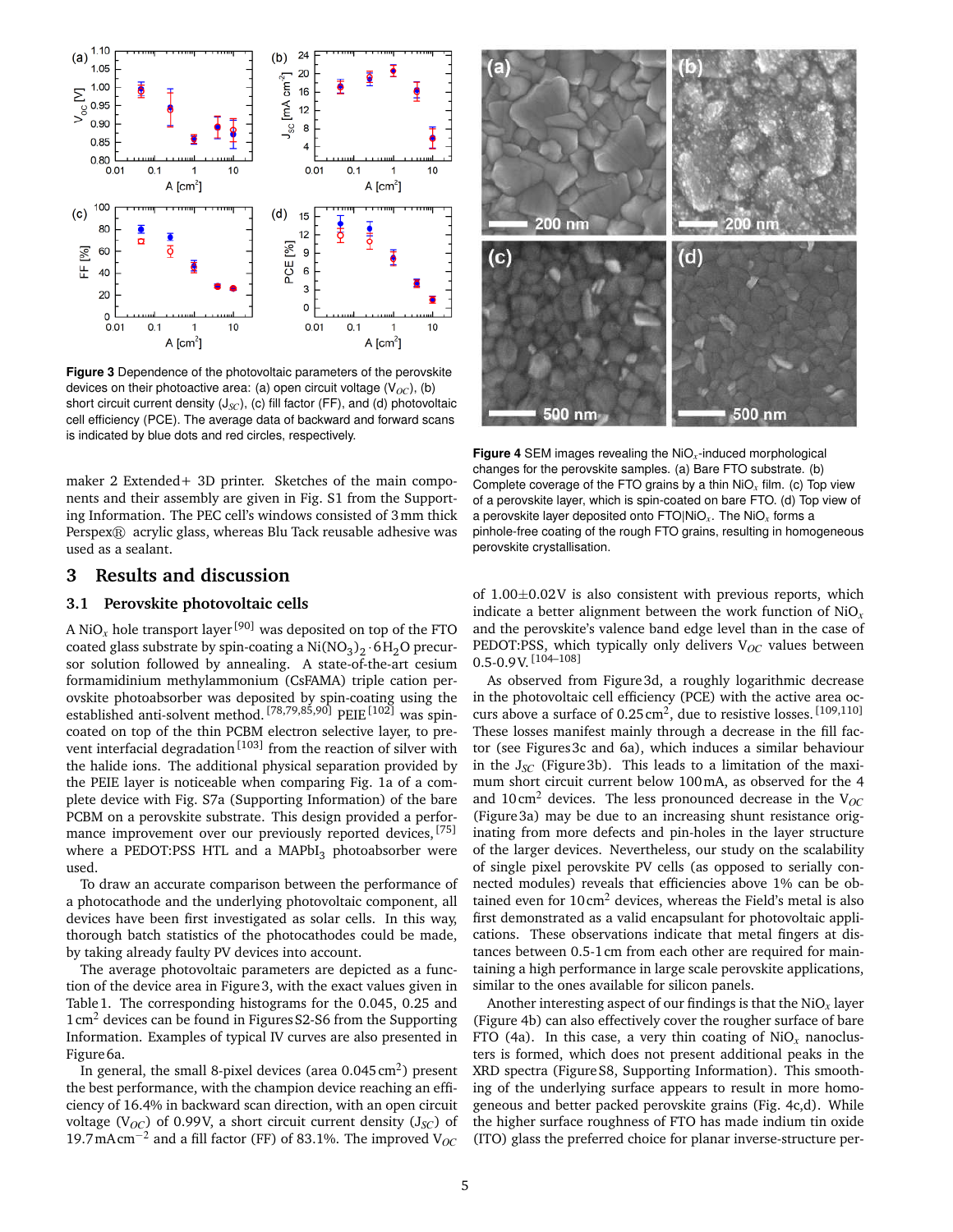**Table 1** Numerical data of the photovoltaic parameters illustrated in Figure3. The open circuit voltage, short circuit current density, fill factor and photovoltaic cell efficiency are given as a function of the photoactive area for both forward (f) and backward (b) scans, whereas the number of working devices from the total amount produced is also shown.

| Area               | $\mathrm{V}_{OC.b}$ | $J_{SC,b}$                               | ${\rm FF}_h$   | PCE <sub>b</sub>   | $\mathrm{V}_{OC.f}$ | $J_{SC,f}$                       | FF <sub>f</sub>    | $PCE_f$         | Devices         |
|--------------------|---------------------|------------------------------------------|----------------|--------------------|---------------------|----------------------------------|--------------------|-----------------|-----------------|
| [cm <sup>2</sup> ] | ſИ                  | $\lceil \text{mA} \text{cm}^{-2} \rceil$ | [%]            | [%]                | [V]                 | $\lceil \text{mAcm}^{-2} \rceil$ | $\lceil 96 \rceil$ | [%]             | working (total) |
| 0.045              | $1.00{\pm}0.02$     | $17.3 \pm 1.5$                           | $80.0 + 3.6$   | $13.8 \!\pm\! 1.3$ | $0.99 + 0.02$       | $17.0 \pm 1.3$                   | $69.2 + 2.3$       | $11.9 \pm 1.2$  | 47(48)          |
| 0.25               | $0.95 \pm 0.05$     | $18.8 \pm 1.4$                           | $72.9 \pm 3.2$ | $13.0{\pm}1.2$     | $0.94 \pm 0.05$     | $19.3 \pm 1.2$                   | $59.8 \pm 5.4$     | $10.9 \pm 1.3$  | 22(24)          |
|                    | $0.86 + 0.01$       | $20.7 \pm 1.3$                           | $46.9 + 4.7$   | $8.3 \pm 1.2$      | $0.86 + 0.01$       | $20.6 \pm 1.2$                   | $45.3 \pm 4.7$     | $8.0 + 1.2$     | 10(12)          |
|                    | $0.89 \pm 0.03$     | $16.5 \pm 1.7$                           | $28.4 \pm 1.5$ | $4.2 \pm 0.6$      | $0.89 + 0.03$       | $16.1 \pm 2.1$                   | $27.8 \pm 1.2$     | $4.0 + 0.6$     | 6(6)            |
| 10                 | $0.87 \pm 0.04$     | $6.1 \pm 2.4$                            | $25.6 \pm 0.9$ | $1.36 \pm 0.58$    | $0.88 + 0.03$       | $5.8 + 2.2$                      | $26.2 \pm 0.8$     | $1.35{\pm}0.54$ | 6(6)            |

ovskite cells, [111,112] these results show that the former can be also successfully employed. Since FTO is chemically more robust to aggressive cleaning methods (e.g. Piranha solution) and has a typically lower sheet resistance, its use has a potential advantage for large scale, industrial applications.

# **3.2 Perovskite-based photocathodes**

After the photovoltaic characterisation, the  $0.25 \text{ cm}^2$  perovskite PV devices (abbreviated PVK) were encapsulated by briefly melting a thin Field's metal (FM) sheet on top of the silver contact via a Peltier thermoelectric element and sealing the edges with epoxy resin. By maintaining the Field's metal in a liquid state for only 20-40 s, a good adhesion to the underlying silver contact was ensured, while preventing a degradation of the perovskite layer through exfoliation of the Ag layer. Following the electroless Pt nanoparticle deposition, the performance of the resulting  $\texttt{PVK}|\texttt{FM}|\texttt{Pt}$  photocathodes was investigated for  $\text{H}_{2}$  evolution. Typical examples of the results are depicted in Figure5a,b, where the sign of the photocathode traces is reversed for convenience. Further data from all devices can be found in FiguresS16-S18 from the Supporting Information.

In order to determine the reliability of the device fabrication procedures, performance statistics have been performed on an initial batch of eight  $0.25 \text{ cm}^2$  PV devices (V<sub>OC,b</sub> 1.00 $\pm$ 0.06V, <sup>J</sup>*SC*,*<sup>b</sup>* 18.9±0.8mAcm−<sup>2</sup> , FF*<sup>b</sup>* 72.3±3.8%, PCE*<sup>b</sup>* 13.7±0.9%), from which two were shorted. Due to the improved encapsulation technique using thin Field's metal foils and a Peltier thermoelectric element, all six remaining devices could be investigated for photoelectrochemical studies.

While the favourable position of the NiO*x* energy levels provide an improvement of around  $0.1V$  in the  $V_{OC}$  of the PV devices, a slightly more negative onset potential of around 0.6- 0.8V vs.RHE was obtained for all photocathodes as compared to the previous  $0.95\pm0.03$ V vs. RHE. [75] However, the use of the CsFAMA triple cation perovskite resulted here in an almost doubling of the photocurrent over our initial MAPbI $_3$  devices, [75] with 5 out of 6 samples delivering an average value of –12.1±0.3mAcm−<sup>2</sup> at 0V vs.RHE (see Fig.5a, red curves, and Fig.S16 from the Supporting Information). This high current density is compatible with state-of-the-art PV-electrolyser and PV-PEC systems which reach between 4-12mA cm−<sup>2</sup> under bias-free conditions. [21,39,40,53,65] Thus the encapsulated perovskite photocathodes are valid alternatives to existing components in the wired designs for solar fuel generation. Moreover, by replacing the acidic, hydrophilic PEDOT:PSS HTL<sup>[111-113]</sup> with the robust NiO*x*, [90,106,107] a significant improvement in the device stability has been obtained from the initial 1-2h, [75] with 4 out of 6 devices lasting for at least 4h under use (up to 7h stability for our champion device, see Figures 5b and S16 from the Supporting Information). For those devices, the average faradaic yield (FY) amounted to 78.8±3.5% after 4h. Losses are possibly caused by the entrapment of small  $H_2$  bubbles along the measuring cell's glass walls or by leakage due to overpressure in the cathodic compartment.

Similar results have also been recorded for four  $1 \text{ cm}^2$  PV devices (V*OC*,*<sup>b</sup>* 0.867±0.002V, J*SC*,*<sup>b</sup>* 21.1±1.3mAcm−<sup>2</sup> , FF*<sup>b</sup>* 50.2±4.7%, PCE*<sup>b</sup>* 9.2±1.2%, no shorted cells). In this case, a comparable average photocurrent of  $-9.3\pm1.1$  mAcm<sup>-2</sup> at 0V vs.RHE was determined for all four corresponding photocathodes, and the more noisy voltammetric signal was likely caused by the vigorous hydrogen evolution (see Fig. S17 and Supplementary Video). Two devices lasted beyond 2h (FY 74.7±3.0%, see Figure S17 from the Supporting Information), with the slight loss in stability due to a higher probability of water leakage with increasing area, combined with additional mechanical stress during the transport of the encapsulated devices for PV characterisation.

# **3.3 BiVO**4**|TiCo photoanodes**

The BiVO $_4$ |TiCo photoanodes of corresponding sizes were prepared similarly to reported procedures. [47,91] BiOI was electrodeposited onto FTO glass and annealed in the presence of a vanadium precursor. The TiCo catalyst was spin-coated from a single source precursor solution. [47]

A photoelectrochemical batch analysis has also been conducted for the BiVO<sub>4</sub> | TiCo photoanodes, with results for all devices presented in Figures S19-S21 from the Supporting Information and typical linear sweep voltammetry (LSV) scans depicted in Figure 5a (blue curves). For a batch of six  $0.25 \text{ cm}^2$  devices, the average photocurrent density amounted to  $1.61\pm0.28$  mAcm<sup>-2</sup> at an applied potential of 1.23V vs.RHE (see FigureS19, Supporting Information), whereas it reached  $1.31\pm0.10$  mAcm<sup>-2</sup> at 1.23V vs. RHE for three  $1 \text{ cm}^2$  devices (Figure S20, Supporting Information).

Since the comparatively high stability of  $\text{BiVO}_4$  under use is well known,  $[114-117]$  the chronoamperometric measurements at 1.23V vs.RHE have only been conducted for 4h, to match the stability of the perovskite-based photocathodes. An example is given in Figure S12 (Supporting Information), which also reveals the corresponding amount of oxygen detected by the fluorescence sensor after subtraction of the initial background leakage (see Figures S19 and S20 for the linear fitting of the raw fluorescence lifetime  $\tau$  signals, and Scheme S2 for a clarification on the extracted information, Supporting Information). The resulting faradaic yield only amounted to  $38.4 \pm 10.7$ % for the 0.25 cm<sup>2</sup> devices, due to the particular affinity of the  $O_2$  bubbles to the glass walls of the measuring cells. The oxygen-glass affinity also explains why a slow equilibrium is reached after the end of the chronoamperometry, since the oxygen needs to first dissolve from the bubbles into the solution, then diffuse to the upper gas space (Figure S12, Supporting Information). A similar value of 31.2 $\pm$ 9.2% was obtained for the 1 cm<sup>2</sup> devices.

# **3.4 Perovskite-BiVO**4**|TiCo PEC tandem devices**

For the tandem systems, a back-to-back configuration has been preferred over a wired PEC design due to several reasons. The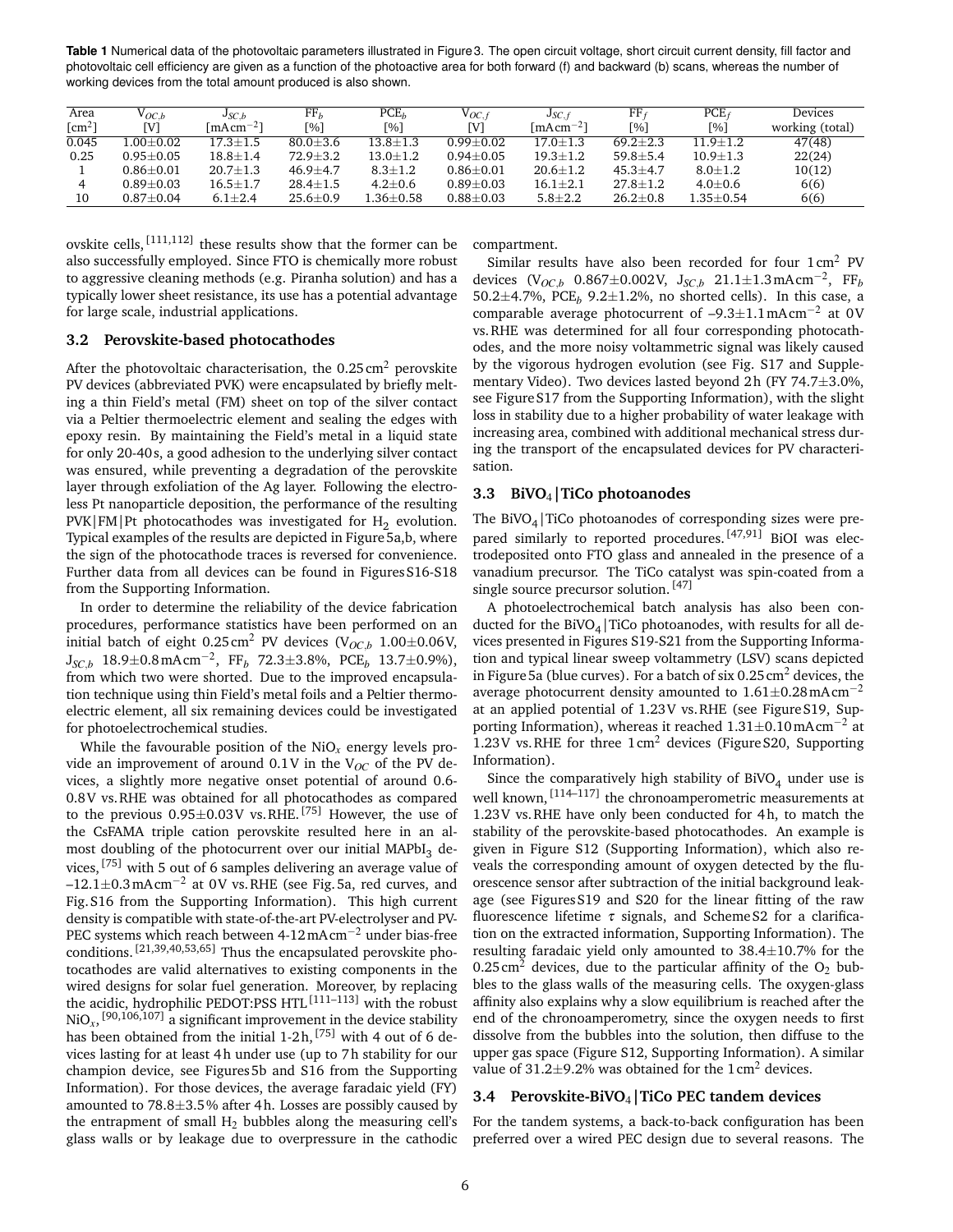

**Figure 5** Typical data recorded for the 0.25cm<sup>2</sup> PEC devices (irradiation provided by a solar light simulator, 100mW cm<sup>-2</sup>, AM 1.5G). (a) Comparison between the continuous and chopped light linear sweep voltammograms in 3-electrode setup of a BiVO $_4$ |TiCo photoanode (blue shades), a perovskite-based photocathode (red tones), and the photocathode in tandem configuration with BiVO<sub>4</sub>|TiCo light filtering (green) (scan rates 10mVs<sup>-1</sup>, in the direction of photocurrent increase). The sign of the reductive currents is reversed for convenience. (b) Chronoamperometric trace of the H<sub>2</sub> evolution current for a perovskite-based photocathode at 0V vs. RHE and corresponding faradaic yield. (c) Light, dark and chopped cyclic voltammetry scans of a perovskite-BiVO<sub>4</sub>|TiCo back-to-back PEC tandem device (scan rate 10mVs<sup>−1</sup>, gray arrow indicates starting point and direction). (d) Chronoamperometric trace of the H<sub>2</sub> evolution current and H<sub>2</sub> faradaic yield for a tandem device at no applied bias. For the stability tests, light is switched on for 25min intervals with 5min in between, to test for changes in the dark current.

back-to-back monolithic design is closer to the idealized artificial leaf and also provides sufficient spacial separation between the  $H_2$  and  $O_2$  evolution sites. Thus diffusion of the produced oxygen to the cathodic compartment and its subsequent reduction is less likely even in the absence of an ion exchange membrane. High performing BiVO4 photoanodes are designed to maximise scattering. [91,117–120] Therefore, the small gap between the BiVO<sub>4</sub>|TiCo front side and the perovskite back side ensures that most of the scattered light actually reaches the perovskite photoactive area. The use of 3D printed sample holders of custom size also ensures that no additional scattered light reaches the perovskite component (i.e. by circumventing the BiVO<sub>4</sub> active area).

Examples of typical cyclic voltammetry scans and long term stability tests of the  $0.25 \text{ cm}^2$  photoelectrochemical tandems are found in Fig.5c and Fig. 5d, respectively. The data for all tandems can be found in Figures S22-S25 from the Supporting Information.

As seen from Figure 5c, using the BiVO<sub>4</sub> TiCo photoanode enables the first example of a bias-free water splitting PEC tandem with an inverse-structure perovskite-based photocathode. Four of the five  $0.25 \text{ cm}^2$  devices investigated present an average photocurrent density of  $0.39 \pm 0.15$  mAcm<sup>-2</sup> at zero applied potential bias (see Fig. S22, Supporting Information). This corresponds to a bias-free photon-to-current efficiency of 0.49±0.18%, which lies close to the maximum achieved at around 0.2V (see the calculated ABPE curve from FigureS13 in the Supporting Information). The onset potential for water splitting lies around –0.6V, the most negative reported for photoelectrochemical devices, which means that the tandems can provide enough driving force for simultaneous solar fuel and electricity production. The tandem devices possess an excellent stability of up to 20h (see Figure S23a of a  $1 \text{ cm}^2$  device, Supporting Information), with an average faradaic yield towards hydrogen production of 71.4±13.0% after 12h. The slower increase in the FY value may be caused by the larger volume of the 3D-printed PEC cell and the textured nature of its PLA walls, which favours gas leakage and the entrapment of bubbles for the smaller samples even more. Accordingly, the solar-to-hydrogen conversion efficiency of the devices amounts to 0.35±0.14%.

The BiVO<sub>4</sub> light filtering and scattering is responsible for a lower perovskite photocathode response of –1.73mAcm−<sup>2</sup> at 0V vs.RHE, as exemplified in Fig.5a (green curves). This shifts the intersect between the perovskite and  $BiVO<sub>4</sub>$  TiCo photosignals (i.e. the ideal bias-free photocurrent) from  $1.13 \text{ mAcm}^{-2}$  to 0.85mAcm−<sup>2</sup> . Assuming ideal conditions (100% FY, no ohmic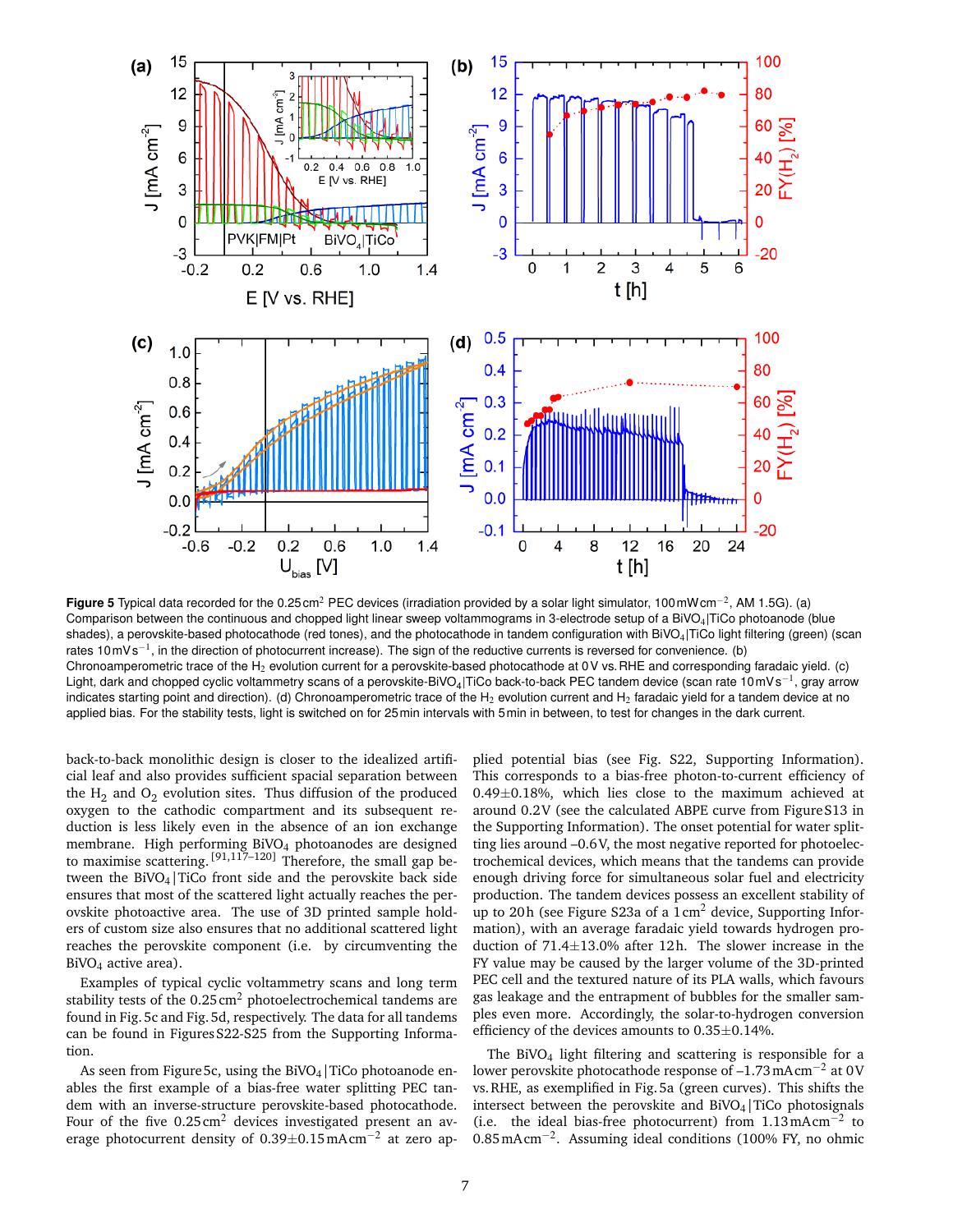

**Figure 6** Typical photocurrents observed for the photovoltaic and photoelectrochemical devices of areas between 0.045 and 10 cm<sup>2</sup> (100mWcm<sup>−2</sup>, AM 1.5G): (a) PV cells, (b) perovskite-based photocathodes, (c) BiVO<sub>4</sub>|TiCo photoanodes, (d) perovskite-BiVO<sub>4</sub>|TiCo PEC tandems (scan rates 100 mV s<sup>−1</sup> for the PV cells and 10 mV s<sup>−1</sup> for the PEC devices, gray arrows indicate starting points and direction).

or optical losses), the bias-free 0.85mAcm−<sup>2</sup> would correspond to a STH efficiency of 1.05%.

The  $1 \text{ cm}^2$  devices (Figure S23, Supporting Information) reached a similar bias-free photocurrent density of 0.43±0.08mAcm−<sup>2</sup> , corresponding to a photon-to-current efficiency of  $0.53\pm0.10$ % and an STH efficiency of  $0.37\pm0.08$ %. Three out of the four investigated devices delivered an average hydrogen faradaic yield of 69.9±5.2% within 12h.

The excellent stability of the tandem devices also gives a hint towards the degradation pathways. Since the back side of the electrodes is completely sealed by epoxy resin in the back-to-back configuration, this suggests that water is infiltrating the encapsulated devices from the glass/epoxy interface. Another explanation for the improved stability may be found in the lower photocurrent density, which allows the gases to diffuse away from the electrode surface without vigorous bubbling. The gas bubble formation may also affect the stability of the Field's metal/epoxy interface, as observed from a decreased stability when purging the measuring cell with the perovskite photocathodes immersed in solution.

## **3.5 Scalability studies**

In order to test the scalability of the PEC tandems and corresponding photoelectrodes beyond the commonly reported sizes of up to  $1 \text{ cm}^2$ ,  $[21,48,65,117]$  larger devices of 4 and  $10 \text{ cm}^2$  were also prepared using the same deposition techniques (see Supporting Information for particular fabrication details). All larger devices were characterised within the 3D-printed PEC cell, in either a 2- or 3-electrode configuration. A comparison of typical photocurrents is found in Fig. 6 for the PV and PEC devices of various sizes. The raw data recorded for the perovskite-based photocathodes,  $BiVO<sub>4</sub>$  TiCo photoanodes, and PEC tandems can be found in Figures S16-S18, S19-S21, and S22-S25 (Supporting Information), respectively.

The photocurrent response of the perovskite photocathodes follows a decreasing trend similar to the one observed for the PV components in respect to their size (Figure6a and 6b). As with the efficiency of the photovoltaic cells (Fig. 3), the absolute value of the photocathode current density at 0V vs.RHE decreases exponentially with the photoactive area (Fig. S11a, Supporting Information), reaching only  $-2.68 \pm 0.80$  mAcm<sup>-2</sup> for the 10cm<sup>2</sup> devices (22% of the 0.25 cm<sup>2</sup> photocathodes' signal). The photocathodes also show a lower fill factor than the PV cells, due to a combination of the series resistance with the solution resistance and the electrochemical overpotential for  $H_2$  evolution.

While the photocurrent density of the BiVO<sub>4</sub> TiCo electrodes is lower than that of their perovskite counterparts in the 3 electrode configuration, the former appear to scale up better, with values stabilising around 1.2-1.4mAcm<sup>-2</sup> at 1.23 V vs. RHE for the backside irradiated photoanodes (see Figure 6c and S11b, Supporting Information). The finding is consistent to previous reports, [117,121] which indicate that higher photocurrents are obtained when irradiating a small area. This observation may be explained by a higher overall homogeneity for larger devices (see higher error bar for the  $0.25 \text{ cm}^2$  photoanodes, Fig. S11b, Supporting Information), as well as by lower kinetic limitations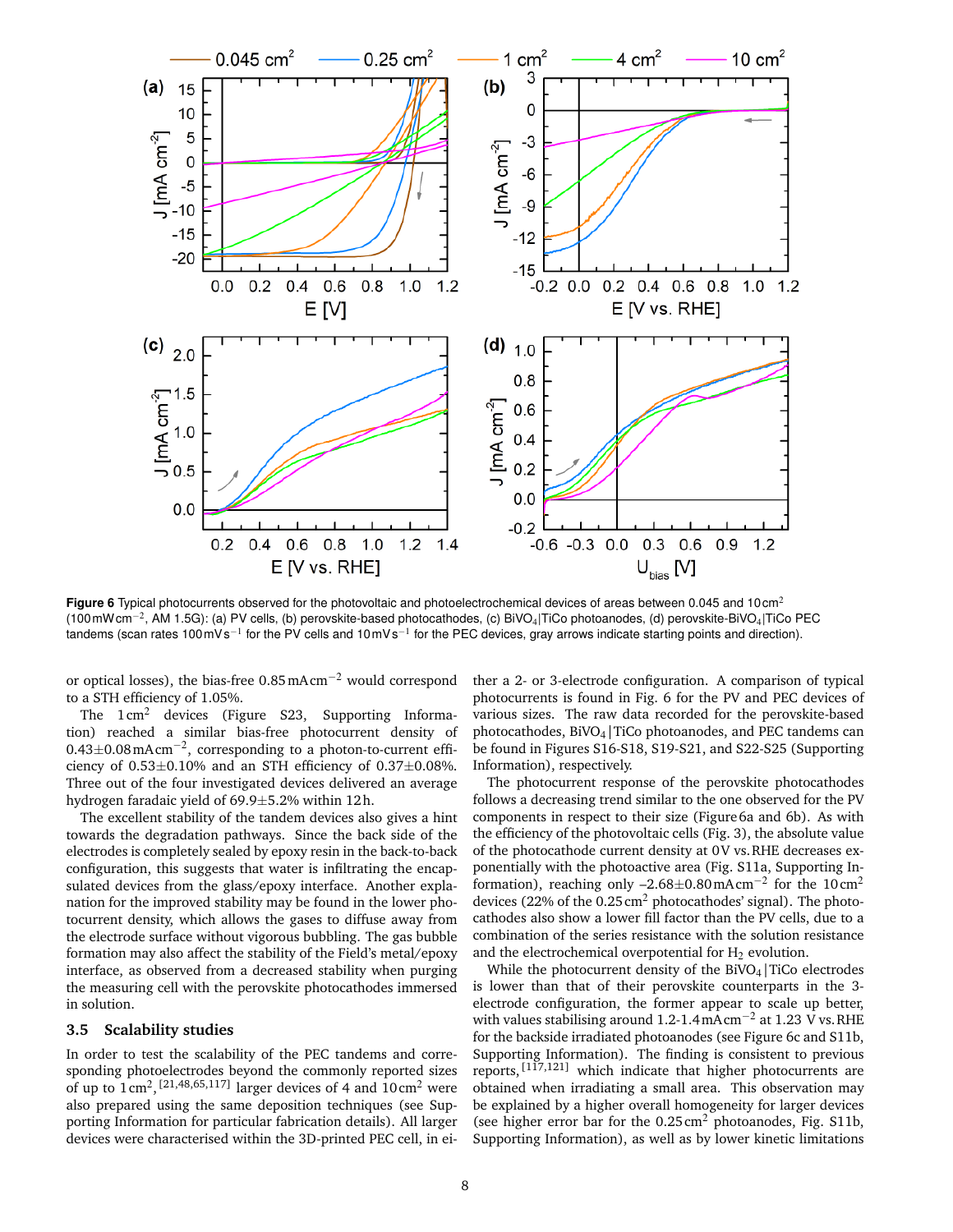

**Figure 7** Comparison between the EQE spectra of the various light absorbers, employed for both  $0.25 \text{ cm}^2$  solar cells and photoelectrodes. The perovskite photovoltaic cells are investigated at short circuit conditions (0V). The measurements are conducted at applied biases of 0V vs.RHE for the perovskite-based photocathodes, 1.23V vs.RHE for the BiVO4|TiCo photoanodes and 0V for the perovskite-BiVO4|TiCo PEC tandems.

through ionic diffusion to the electrode surface.  $[122]$  The influence of the mass transport limitations on the shape of the cyclic voltammograms and absolute photocurrents are clearly visible from Fig. S14, which compares the voltammetric traces recorded in a stagnant solution to the ones under stirring. Accordingly, we report all PEC characterisation of the individual BiVO<sub>4</sub>  $|TiCo$ photoanodes under stirring.

The perovskite-BiVO4|TiCo PEC tandems also demonstrated a remarkable scalability, as shown by the roughly similar biasfree photocurrents of 0.2-0.5 mAcm<sup>-2</sup> plotted in Figure 6d. However, a combination of greater series resistance and mass transport limitations have an increasing impact especially for the  $10 \text{ cm}^2$  devices, which present a lower bias-free photocurrent of 0.23±0.10mAcm−<sup>2</sup> (Figs.6d and S11c, Supporting Information) and a current peak around 0.6V (Figs.6d and S25). While the BiVO4 performance commonly depends on the irradiated side, the back-to-back tandems with front-side irradiated BiVO<sub>4</sub> | TiCo still present similar photocurrents to the ones of the characterised photoanodes ( $\approx 0.8$  mAcm<sup>-2</sup> at 0.9V applied bias, a close estimate of 1.23V vs.RHE). Nevertheless, the low transparency of Perspex $\mathbb R$  acrylic glass at wavelengths below roughly 380 nm (see Fig. S10) may also explain the lower photocurrents.

Due to a higher probability of defects and pin-holes in the perovskite deposition, Field's metal film, or epoxy encapsulation, the larger area devices presented a lower stability in use, which only reached up to 6h and 14h for the 4 and 10cm<sup>2</sup> tandems, respectively (see Figs. S24, S25 from the Supporting Information). Nevertheless, the results obtained for our handmade devices remain very promising, showing potential for further stability improvements in an automated fabrication process.

#### **3.6 External quantum efficiency (EQE) spectra**

To gain a deeper insight on the processes influencing the light conversion to fuel, EQE spectra are also recorded for both photovoltaic and photoelectrocatalytic components with the averaged results given in Figure7. The spectra are recorded at applied biases of 0V for the perovskite PV cells, 0V vs.RHE for the perovskite photocathodes,  $1.23V$  vs. RHE for the BiVO<sub>4</sub> TiCo photoanodes, and 0V for the PEC tandems. As expected, the average EQE spectrum of the six  $0.25 \text{ cm}^2$  BiVO<sub>4</sub> TiCo plateaus around 30% at wavelengths below 500nm, whereas the perovskite PV cells harvest light with an efficiency around 80% over the entire visible range (the upwards drift in the lower wavelength region is due to instrumental limitations). The integrated photocurrents obtained from the EQE spectra amount to  $1.66\pm0.44$  mAcm<sup>-2</sup> at 1.23V vs.RHE and -18.8±1.3mAcm−<sup>2</sup> at short circuit conditions, respectively, which are consistent to the IV data obtained under 1 sun irradiation.

Surprisingly, the EQE spectrum of the perovskite-based photocathodes was similar to that of the underlying solar cells. Its integration results in an ideal  $J<sub>SC</sub>$  of –19.3±1.9mAcm<sup>-2</sup> at 0V vs. RHE, which differs significantly from the  $-12.1\pm0.3$  mAcm<sup>-2</sup> recorded by cyclic voltammetry. This indicates that the maximal performance of the photocathodes is limited by kinetic effects, namely the fast depletion of protons and the vigorous formation of bubbles in the vicinity of the electrode surface, which decreases the active electrochemical area and inhibits a fast diffusion of protons from within the solution. The finding is consistent to reports of similar limitations in BiVO<sub>4</sub> photoanodes  $[122]$ and water splitting systems.  $[123]$  The mass transport limitation is also observable when recording the cyclic voltammograms in a 0.1M potassium borate buffer (pH 8.50) without the 0.1M  $\mathrm{K}_2\mathrm{SO}_4$  electrolyte salt, as shown in Figure S15 from the Supporting Information. This observation also contributes towards explaining why the performance of various wired perovskite-based systems [53,55–57,72,124] is similar regardless of their photovoltaic efficiency, since the concentration and nature of the electrolyte solution actually plays the major limiting role.

#### **3.7 Comparison with state-of-the-art and outlook**

Overall, these findings reveal the scalability of the perovskite-BiVO4|TiCo photoelectrochemical tandem devices. While the STH efficiency of around 0.3% is lower than the 2-6% reported for PV and PEC multijunction systems (i.e. overall ≥3 photoabsorbers),  $[21, 22, 57, 123]$  its value compares favourably to stateof-the-art devices containing oxide-,  $[45,125]$  or single-junction silicon-photocathodes. [47,48,50,126] Moreover, the stability reaching 20h and scalability of up to  $10 \text{ cm}^2$  presented in this work counts among the highest reported values, even surpassing most PV-PEC and wired systems (see Table 2 for a detailed literature comparison), which emphasizes the relevance of our findings as an early step towards commercial implementation.

From this point of view, a lower bias-free photocurrent can even prove beneficial for commercial systems by preventing bubble formation. [127] In this case, the dissolved gas could be removed from the PEC cell and separated in a recirculating system, which can be powered by the additional driving force of up to 0.6V of the tandems. To mitigate the effect of device degradation and resistive losses on the overall performance of such assemblies, a tiled design consisting of smaller wireless tandems could be constructed, where any faulty device could be simply replaced. For larger tandem devices, the lateral resistive losses caused by the FTO sheets [128,129] may be again avoided by introducing metal fingers. [130] In those cases, the total footprint area of the module would also need to be taken into account.<sup>[57,86]</sup> Alternatively, a low temperature HTL<sup>[131–133]</sup> and BiVO<sub>4</sub><sup>[134,135]</sup> deposition on flexible, thin-film substrates  $\begin{bmatrix} 136-138 \end{bmatrix}$  would provide further commercial advantages, by obtaining lighter devices which may be massproduced by scalable roll-to-roll techniques. [86,89] Concerning the device encasing, modular designs similar to the one presented here could be easily scaled-up.

Beyond the practical side, the facile 3D-printed design could also enable widespread research on solar fuels in developing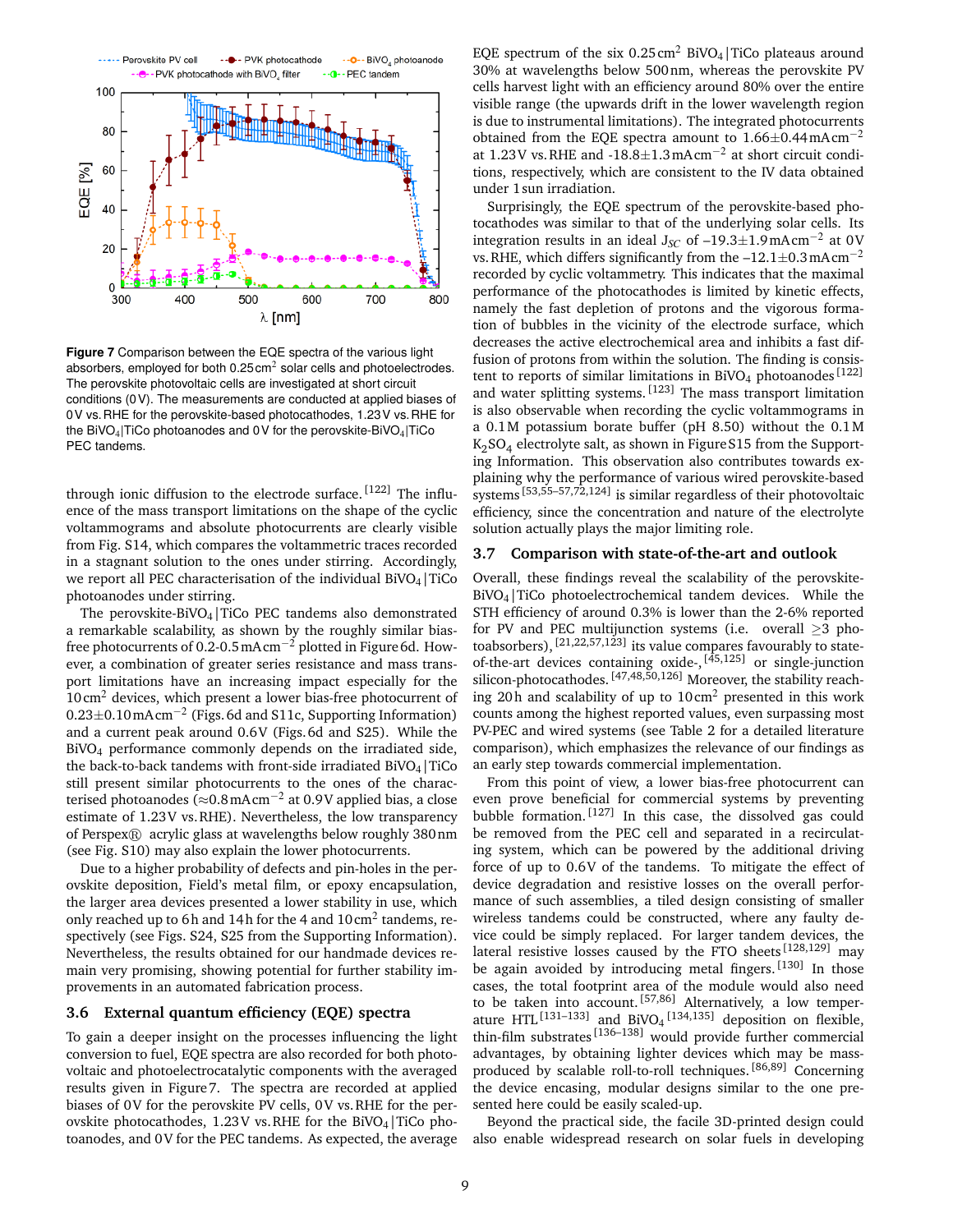**Table 2** Comparison between our results and several state-of-the-art PEC, PV-PEC and PV-electrolyser water splitting devices. Data is reported under 1 sun simulated irradiation (100mWcm<sup>−2</sup>, AM 1.5G). <sup>a</sup>FY after 12h. <sup>b</sup>FY after 1h. <sup>c</sup>Assumed value. <sup>d</sup>Electrolyte: 0.5M KBi, 1.5M KNO<sub>3</sub>.

| Tandems                                                                                         | $J_{0V}$                         | $\overline{FY}$             | <b>STH</b>      | Stability    | Area               | Electrolyte solution                                                              | Reference |
|-------------------------------------------------------------------------------------------------|----------------------------------|-----------------------------|-----------------|--------------|--------------------|-----------------------------------------------------------------------------------|-----------|
|                                                                                                 | $\lceil \text{mAcm}^{-2} \rceil$ | [%]                         | [%]             | [h]          | [cm <sup>2</sup> ] |                                                                                   |           |
| PEC                                                                                             |                                  |                             |                 |              |                    |                                                                                   |           |
| PVK   FM   Pt-BiVO <sub>4</sub>   TiCo                                                          | $0.39 + 0.15$                    | $71.4 \pm 13.0^a$           | $0.35 \pm 0.14$ | 18           | 0.25               | $0.1 M$ KBi, K <sub>2</sub> SO <sub>4</sub> (pH 8.50)                             | this work |
| PVK   FM   Pt-BiVO <sub>4</sub>   TiCo                                                          | $0.43 \pm 0.08$                  | 69.9 $\pm$ 5.2 <sup>a</sup> | $0.37 + 0.08$   | 20           | 1                  | $0.1 M$ KBi, K <sub>2</sub> SO <sub>4</sub> (pH 8.50)                             | this work |
| PVK   FM   Pt-BiVO <sub>4</sub>   TiCo                                                          | $0.43 \pm 0.04$                  | $46.2 \pm 4.5^b$            | $0.25 \pm 0.03$ | 6            | $\overline{4}$     | $0.1 M$ KBi, K <sub>2</sub> SO <sub>4</sub> (pH 8.50)                             | this work |
| PVK   FM   Pt-BiVO4   TiCo                                                                      | $0.23 \pm 0.10$                  | 52.2 $\pm$ 5.3 $^b$         | $0.15 + 0.06$   | 14           | 10                 | $0.1 M$ KBi, K <sub>2</sub> SO <sub>4</sub> (pH 8.50)                             | this work |
| Au $\left  \text{Cu}_2\text{O} \right $ Al:ZnO $\left  \text{TiO}_2 \right $ RuO <sub>x</sub> - | 0.318                            |                             | < 0.5           | 1.4          | 0.283              | $0.5 M$ Na <sub>2</sub> SO <sub>4</sub> , 0.09M KH <sub>2</sub> PO <sub>4</sub> , | 45        |
| BiVO <sub>4</sub>   Co-Pi                                                                       |                                  |                             |                 |              |                    | $0.01 M K2HPO4$ (pH 6)                                                            |           |
| p-Si   TiNi-BiVO <sub>4</sub>   TiCo                                                            | $0.045 \pm 0.018$                | $91 \pm 5.3$                | 0.05            | 24           | $0.5 - 4$          | $0.1 M$ Bi, $K_2SO_4$ (pH 9.2)                                                    | 47        |
| $p-Si   TiO2   (Fe2O3 csh-NW)$ -                                                                | $\approx 0.15$                   | 100 <sup>c</sup>            | $\approx 0.18$  | $\sim$       | $\sim$             | NaPi, 0.25 M Na <sub>2</sub> SO <sub>4</sub> (pH 7.1)                             | 50        |
| $TiO2/TiO2$ cs-NT                                                                               |                                  |                             |                 |              |                    |                                                                                   |           |
| p-Si nanoarray   Pt-Mo:BiVO <sub>4</sub>   Co-Pi                                                | 0.46                             | 100 <sup>c</sup>            | 0.57            | 3.5          | 0.28               | 0.1 M KPi (pH 5.5)                                                                | 48        |
| <b>PV-PEC</b>                                                                                   |                                  |                             |                 |              |                    |                                                                                   |           |
| $DSC-WO2$                                                                                       | 2.52                             | $\approx$ 100               | 3.10            | $\approx$ 9  | 0.2                | $1M$ HClO <sub>4</sub> (pH 0)                                                     | 28        |
| DSSC-WO <sub>3</sub> /W,Mo:BiVO <sub>4</sub>   FeOOH/NiOOH                                      | 4.7                              | ${\approx}100$              | 5.7             | 12           | $\approx 0.3$      | $0.1M$ NaPi (pH $6.9$ )                                                           | 32        |
| $(1$ -jn a-Si)-W:BiVO <sub>4</sub>   Co-Pi                                                      | 3                                | 100 <sup>c</sup>            | 3.6             | $\mathbf{1}$ | 1                  | $0.1M$ KPi (pH $\approx$ 7.3)                                                     | 21        |
| PVK-Mo:BiVO <sub>4</sub>   Co-Ci (wireless)                                                     | $\approx$ 3.5 (-)                | $\approx 100$               | 4.3(3)          | 12           | 0.42(1.3)          | $0.1M$ KHCO <sub>3</sub> (pH $\approx$ 7)                                         | 61        |
| $PVK-Mo:BiVO4$   Fe(Ni)OOH                                                                      | 5.01                             | $\approx 92$                | 6.2             | 10           | 0.25               | $0.5 M KH_2PO_4$ (pH 7)                                                           | 65        |
| multi-jn PV - PEC                                                                               |                                  |                             |                 |              |                    |                                                                                   |           |
| $(2\text{-}jn a-Si)$ -W:BiVO <sub>4</sub>   Co-Pi                                               | 4                                | 100 <sup>c</sup>            | 4.9             | 1            | 0.38               | $0.1M$ KPi (pH $\approx$ 7.3)                                                     | 21        |
| $(a-Si:H/nc-Si:H)$ -W:BiVO <sub>4</sub>   Co-Pi                                                 | 4.22                             | 100 <sup>c</sup>            | 5.2             | $\mathbf{1}$ | $\mathbf{1}$       | $0.1 M$ KPi (pH $\approx$ 7)                                                      | 22        |
| (multi-jn) PV – electrolyser                                                                    |                                  |                             |                 |              |                    |                                                                                   |           |
| $a-Si:H/a-Si:H ZnO:Al Ag Pt-RuO2$                                                               | 3                                | 100 <sup>c</sup>            | 6.8             | 50           | 0.5                | $0.1 M H_2SO_4$                                                                   | 39        |
| (2-serial PVK)-NiFe LDH                                                                         | 10                               | 100                         | 12.3            | 4            | 0.318              | 1 M NaOH                                                                          | 53        |
| (2-serial PVK)-CoP, NiFe LDH                                                                    | 10.35                            | 100                         | 12.7            | 16           | 0.32               | $0.5M H2SO4$   1M KOH                                                             | 55        |
| Co   3jn-a-Si   NiMoZn wireless                                                                 |                                  | $\approx$ 100               | $2.5^{d}$       | 32           | 2                  | 1M KBi (pH 9.2)                                                                   | 123       |
| (3-serial PVK)-CP   N-CNT   NiCo <sub>2</sub> O <sub>4</sub>                                    | $\approx$ 5                      | 100                         | 6.2             | 0.5          | 0.12               | 0.1 M KOH (pH 13)                                                                 | 57        |

countries, since the raw materials (PLA, Blu Tack, acrylic glass) cost only a fraction of the price of highly specialised commercial PEC cells. Accordingly, a few national 3D-printing workshops could provide small- and medium-scale reactors for local laboratories, bringing this fundamental science closer to the communities most in need.

# **4 Conclusions**

In conclusion, we have investigated the potential of using perovskite-BiVO4 photoelectrochemical tandems for bias-free solar water splitting. By employing the CsFAMA triple cation mixed halide perovskite as the photoabsorber and  $NiO<sub>x</sub>$  as the hole selective layer, substantial improvements have been achieved in the performance  $(-12.1 \pm 0.3 \text{ mA cm}^{-2}$  at 0V vs. RHE) and stability (up to 7h) of  $0.25 \text{ cm}^2$  photocathodes, with the corresponding PV devices reaching an efficiency of  $13.0 \pm 1.2$ %. The  $1 \text{ cm}^2$ back-to-back PEC tandems presented a remarkable stability of up to 20h for the bias-free water splitting, with a corresponding solar-to-hydrogen conversion efficiency of 0.37±0.08%. Their very negative onset bias of around –0.6V enables simultaneous solar fuel and electricity production, providing also flexibility for either operation mode.

Due to significant progress in production techniques, an excellent reproducibility and reliability have been obtained for both single pixel solar cells and photoelectrodes. Those advantages enabled a further comprehensive study on the device up-scaling from 0.25 to 10 cm<sup>2</sup>, which revealed valuable insights into the resistive and kinetic limitations affecting both photovoltaics and photoelectrocatalysis. The excellent scalability of our perovskite and BiVO<sub>4</sub> electrodes allowed us to obtain a comparable activity for 10cm<sup>2</sup> PEC tandems, which are to the best of our knowledge the largest reported devices of their kind. To characterize the performance of the larger bias-free PEC tandems, an affordable 3D-printed measuring cell was also designed for the first time, which may be easily adjusted for laboratory research or consumer-based applications.

Our results reveal that encapsulated perovskite photocathodes

and the corresponding photoelectrochemical tandems can compete in terms of stability and scalability with more established PV-PEC or PV-electrolyser wired systems. More generally, this study indicates that both perovskite-based photovoltaic and photoelectrocatalytic systems have potential for large scale applications, as long as low-cost designs and the series resistance of the substrates are taken into account.

# **Acknowledgements**

V.A. is grateful for the financial support from the Cambridge Trusts and the Winton Programme for the Physics of Sustainability. R.L.Z.H. acknowledges support from Magdalene College, Cambridge. This work was supported by the People Programme (Marie Curie Actions) of the European Union's Seventh Framework Programme FP7-PEOPLE-2013-IEF under REA Grant Agreement No. (623061; M.C.-Q.) and the Christian Doppler Research Association (Austrian Federal Ministry of Science, Research and Economy and the National Foundation for Research, Technology and Development) and the OMV Group (E.R.). S.A. and M.D.V. acknowledge financial support from an ERC Starting Grant (337739 HIENA). We gratefully acknowledge Prof. Dominic S. Wright (University of Cambridge) for providing us the TiCo single source precursor. We also thank Andreas Wagner and Esther E. Moore (University of Cambridge) for useful feedback, David Palm (Stanford University) for valuable insights into the BiVO<sup>4</sup> deposition and T. Jesper Jacobsson (University of Cambridge) for initial help with the perovskite preparation and Matlab scripts for analysing the raw photovoltaic data.

# **Author contributions**

V.A. and E.R. designed the project. V.A. and R.L.Z.H. optimized the perovskite cells. V.A., M.C.-Q. and S.A. developed the photoelectrodes. V.A. and M.B. assembled the 3D printed PEC cell. V.A. performed the water splitting experiments. All authors contributed to the creation of the manuscript. E.R. supervised the work.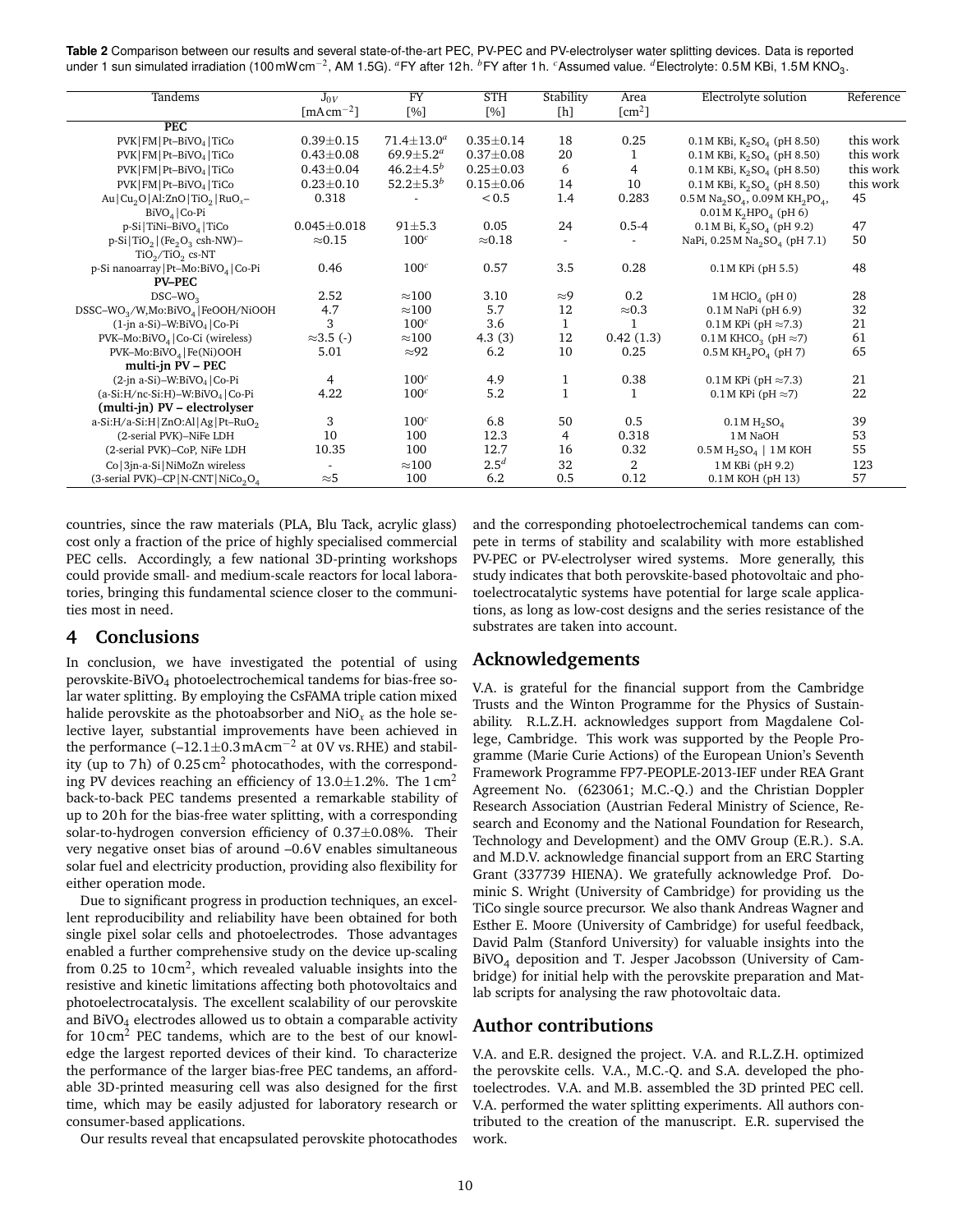# **References**

- [1] N. S. Lewis, D. G. Nocera, *Proc. Natl. Acad. Sci. U. S. A.* **2006**, *103*, 15729– 15735.
- [2] T. R. Cook, D. K. Dogutan, S. Y. Reece, Y. Surendranath, T. S. Teets, D. G. Nocera, *Chem. Rev.* **2010**, *110*, 6474–6502.
- [3] V. Andrei, K. Bethke, K. Rademann, *Energy Environ. Sci.* **2016**, *9*, 1528– 1532.
- [4] Y. Zhang, M. Xie, V. Adamaki, H. Khanbareh, C. R. Bowen, *Chem. Soc. Rev.* **2017**, *46*, 7757–7786.
- [5] H. L. Tuller, *Mater. Renewable Sustainable Energy* **2017**, *6*, 3.
- [6] J.-M. Tarascon, M. Armand, *Nature* **2001**, *414*, 359–367.
- [7] J. W. Choi, D. Aurbach, *Nat. Rev. Mater.* **2016**, *1*, 16013.
- [8] S. Ahmad, C. George, D. J. Beesley, J. J. Baumberg, M. d. Volder, *Nano Letters* **2018**, *18*, 1856–1862.
- [9] S. Piontek, C. Andronescu, A. Zaichenko, B. Konkena, K. junge Puring, B. Marler, H. Antoni, I. Sinev, M. Muhler, D. Mollenhauer, B. Roldan Cuenya, W. Schuhmann, U.-P. Apfel, *ACS Catal.* **2018**, *8*, 987–996.
- [10] J. Jia, L. C. Seitz, J. D. Benck, Y. Huo, Y. Chen, J. W. D. Ng, T. Bilir, J. S. Harris, T. F. Jaramillo, *Nat. Commun.* **2016**, *7*, 13237.
- [11] M. Crespo-Quesada, E. Reisner, *Energy Environ. Sci.* **2017**, *10*, 1116–1127.
- [12] C. Xiang, A. Z. Weber, S. Ardo, A. Berger, Y. Chen, R. Coridan, K. T. Fountaine, S. Haussener, S. Hu, R. Liu, N. S. Lewis, M. A. Modestino, M. M. Shaner, M. R. Singh, J. C. Stevens, K. Sun, K. Walczak, *Angew. Chem. Int. Ed.* **2016**, *55*, 12974–12988.
- [13] T. J. Jacobsson, V. Fjallstrom, M. Edoff, T. Edvinsson, *Energy Environ. Sci.* **2014**, *7*, 2056–2070.
- [14] W. Shockley, H. J. Queisser, *J. Appl. Phys.* **1961**, *32*, 510–519.
- [15] M. S. Prévot, K. Sivula, *J. Phys. Chem. C* **2013**, *117*, 17879–17893.
- [16] M. A. Green, Y. Hishikawa, E. D. Dunlop, D. H. Levi, J. Hohl-Ebinger, A. W. Ho-Baillie, *Prog. Photovolt. Res. Appl.* **2018**, *26*, 3–12.
- [17] S. Hu, C. Xiang, S. Haussener, A. D. Berger, N. S. Lewis, *Energy Environ. Sci.* **2013**, *6*, 2984–2993.
- [18] S. Haussener, S. Hu, C. Xiang, A. Z. Weber, N. S. Lewis, *Energy Environ. Sci.* **2013**, *6*, 3605–3618.
- [19] J. Ronge, T. Bosserez, D. Martel, C. Nervi, L. Boarino, F. Taulelle, G. Decher, S. Bordiga, J. A. Martens, *Chem. Soc. Rev.* **2014**, *43*, 7963–7981.
- [20] D. G. Nocera, *Acc. Chem. Res.* **2012**, *45*, 767–776.
- [21] F. F. Abdi, L. Han, A. H. M. Smets, M. Zeman, B. Dam, R. van de Krol, *Nat. Commun.* **2013**, *4*, 2195.
- [22] L. Han, F. F. Abdi, R. van de Krol, R. Liu, Z. Huang, H.-J. Lewerenz, B. Dam, M. Zeman, A. H. M. Smets, *ChemSusChem* **2014**, *7*, 2832–2838.
- [23] M. R. Shaner, K. T. Fountaine, S. Ardo, R. H. Coridan, H. A. Atwater, N. S. Lewis, *Energy Environ. Sci.* **2014**, *7*, 779–790.
- [24] M. V. Sheridan, D. J. Hill, B. D. Sherman, D. Wang, S. L. Marquard, K.-R. Wee, J. F. Cahoon, T. J. Meyer, *Nano Lett.* **2017**, *17*, 2440–2446.
- [25] J. H. Park, A. J. Bard, *Electrochem. Solid-State Lett.* **2006**, *9*, E5–E8.
- [26] R. Brimblecombe, A. Koo, G. C. Dismukes, G. F. Swiegers, L. Spiccia, *Chem-SusChem* **2010**, *3*, 1146–1150.
- [27] J. K. Kim, K. Shin, S. M. Cho, T.-W. Lee, J. H. Park, *Energy Environ. Sci.* **2011**, *4*, 1465–1470.
- [28] J. Brillet, J.-H. Yum, M. Cornuz, T. Hisatomi, R. Solarska, J. Augustynski, M. Grätzel, K. Sivula, *Nat. Photonics* **2012**, *6*, 824.
- [29] K. Shin, J.-B. Yoo, J. H. Park, *J. Power Sources* **2013**, *225*, 263–268.
- [30] V. González-Pedro, I. Zarazua, E. M. Barea, F. Fabregat-Santiago, E. de la Rosa, I. Mora-Seró, S. Giménez, *J. Phys. Chem. C* **2014**, *118*, 891–895.
- [31] K. Shin, J. H. Park, *ACS Appl. Mater. Interfaces* **2015**, *7*, 18429–18434.
- [32] X. Shi, K. Zhang, K. Shin, M. Ma, J. Kwon, I. T. Choi, J. K. Kim, H. K. Kim, D. H. Wang, J. H. Park, *Nano Energy* **2015**, *13*, 182–191.
- [33] B. D. Sherman, J. J. Bergkamp, C. L. Brown, A. L. Moore, D. Gust, T. A. Moore, *Energy Environ. Sci.* **2016**, *9*, 1812–1817.
- [34] B. D. Sherman, M. V. Sheridan, K.-R. Wee, S. L. Marquard, D. Wang, L. Alibabaei, D. L. Ashford, T. J. Meyer, *J. Am. Chem. Soc.* **2016**, *138*, 16745– 16753.
- [35] X. Shi, H. Jeong, S. J. Oh, M. Ma, K. Zhang, J. Kwon, I. T. Choi, I. Y. Choi, H. K. Kim, J. K. Kim, J. H. Park, *Nat. Commun.* **2016**, *7*, 11943.
- [36] S. Licht, B. Wang, S. Mukerji, T. Soga, M. Umeno, H. Tributsch, *J. Phys. Chem. B* **2000**, *104*, 8920–8924.
- [37] A. Stavrides, A. Kunrath, J. Hu, R. Treglio, A. Feldman, B. Marsen, B. Cole, E. Miller, A. Madan, *Proc.SPIE* **2006**, *6340*, 63400K.
- [38] J. Ziegler, B. Kaiser, W. Jaegermann, F. Urbain, J.-P. Becker, V. Smirnov, F. Finger, *ChemPhysChem* **2014**, *15*, 4026–4031.
- [39] F. Urbain, V. Smirnov, J.-P. Becker, U. Rau, J. Ziegler, B. Kaiser, W. Jaegermann, F. Finger, *Sol. Energy Mater. Sol. Cells* **2015**, *140*, 275–280.
- [40] M. M. May, H.-J. Lewerenz, D. Lackner, F. Dimroth, T. Hannappel, *Nat. Commun.* **2015**, *6*, 8286.
- [41] W. B. Ingler, S. U. Khan, *Electrochem. Solid-State Lett.* **2006**, *9*, G144–G146.
- [42] C.-Y. Lin, Y.-H. Lai, D. Mersch, E. Reisner, *Chem. Sci.* **2012**, *3*, 3482–3487.
- [43] L. Tong, A. Iwase, A. Nattestad, U. Bach, M. Weidelener, G. Gotz, A. Mishra, P. Bauerle, R. Amal, G. G. Wallace, A. J. Mozer, *Energy Environ. Sci.* **2012**, *5*, 9472–9475.
- [44] K. Fan, F. Li, L. Wang, Q. Daniel, E. Gabrielsson, L. Sun, *Phys. Chem. Chem. Phys.* **2014**, *16*, 25234–25240.
- [45] P. Bornoz, F. F. Abdi, S. D. Tilley, B. Dam, R. van de Krol, M. Grätzel, K. Sivula, *J. Phys. Chem. C* **2014**, *118*, 16959–16966.
- [46] F. Li, K. Fan, B. Xu, E. Gabrielsson, Q. Daniel, L. Li, L. Sun, *J. Am. Chem. Soc.* **2015**, *137*, 9153–9159.
- [47] Y.-H. Lai, D. W. Palm, E. Reisner, *Adv. Energy Mater.* **2015**, *5*, 1501668.
- [48] P. Xu, J. Feng, T. Fang, X. Zhao, Z. Li, Z. Zou, *RSC Adv.* **2016**, *6*, 9905–9910.
- [49] N. Kornienko, N. A. Gibson, H. Zhang, S. W. Eaton, Y. Yu, S. Aloni, S. R. Leone, P. Yang, *ACS Nano* **2016**, *10*, 5525–5535.
- [50] A. Kargar, J. Khamwannah, C.-H. Liu, N. Park, D. Wang, S. A. Dayeh, S. Jin, *Nano Energy* **2016**, *19*, 289–296.
- [51] A. Kojima, K. Teshima, Y. Shirai, T. Miyasaka, *J. Am. Chem. Soc.* **2009**, *131*, 6050–6051.
- [52] National Renewable Energy Laboratory, *Best Research-Cell Efficiencies*, **2017**, https://www.nrel.gov/pv/assets/images/ efficiency-chart.png.
- [53] J. Luo, J.-H. Im, M. T. Mayer, M. Schreier, M. K. Nazeeruddin, N.-G. Park, S. D. Tilley, H. J. Fan, M. Grätzel, *Science* **2014**, *345*, 1593–1596.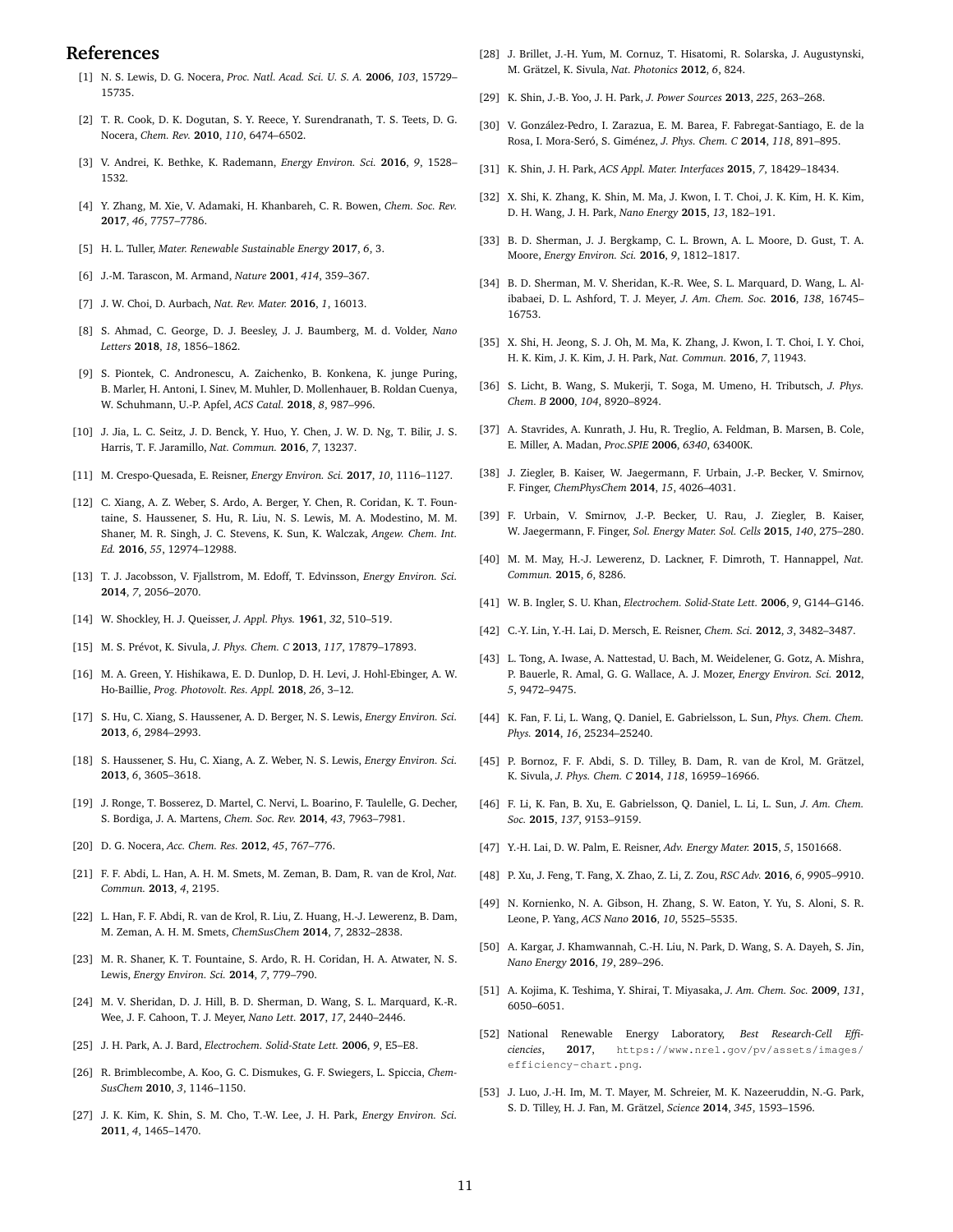- [54] J. Luo, Z. Li, S. Nishiwaki, M. Schreier, M. T. Mayer, P. Cendula, Y. H. Lee, K. Fu, A. Cao, M. K. Nazeeruddin, Y. E. Romanyuk, S. Buecheler, S. D. Tilley, L. H. Wong, A. N. Tiwari, M. Grätzel, *Adv. Energy Mater.* **2015**, *5*, 1501520.
- [55] J. Luo, D. A. Vermaas, D. Bi, A. Hagfeldt, W. A. Smith, M. Grätzel, *Adv. Energy Mater.* **2016**, *6*, 1600100.
- [56] A. R. Bin, M. Yusoff, J. Jang, *Chem. Commun.* **2016**, *52*, 5824–5827.
- [57] T. Sharifi, C. Larsen, J. Wang, W. L. Kwong, E. Gracia-Espino, G. Mercier, J. Messinger, T. Wågberg, L. Edman, *Adv. Energy Mater.* **2016**, *6*, 1600738.
- [58] M. Schreier, L. Curvat, F. Giordano, L. Steier, A. Abate, S. M. Zakeeruddin, J. Luo, M. T. Mayer, M. Grätzel, *Nat. Commun.* **2015**, *6*, 7326.
- [59] W. Ma, J. Han, W. Yu, D. Yang, H. Wang, X. Zong, C. Li, *ACS Catal.* **2016**, *6*, 6198–6206.
- [60] K. S. Joya, Y. F. Joya, K. Ocakoglu, R. van de Krol, *Angew. Chem. Int. Ed.* **2013**, *52*, 10426–10437.
- [61] J. H. Kim, Y. Jo, J. H. Kim, J. W. Jang, H. J. Kang, Y. H. Lee, D. S. Kim, Y. Jun, J. S. Lee, *ACS Nano* **2015**, *9*, 11820–11829.
- [62] Gurudayal, D. Sabba, M. H. Kumar, L. H. Wong, J. Barber, M. Grätzel, N. Mathews, *Nano Lett.* **2015**, *15*, 3833–3839.
- [63] Y.-S. Chen, J. S. Manser, P. V. Kamat, *J. Am. Chem. Soc.* **2015**, *137*, 974–981.
- [64] X. Zhang, B. Zhang, K. Cao, J. Brillet, J. Chen, M. Wang, Y. Shen, *J. Mater. Chem. A* **2015**, *3*, 21630–21636.
- [65] Y. Qiu, W. Liu, W. Chen, G. Zhou, P.-C. Hsu, R. Zhang, Z. Liang, S. Fan, Y. Zhang, Y. Cui, *Sci. Adv.* **2016**, *2*, e1501764.
- [66] J. H. Baek, B. J. Kim, G. S. Han, S. W. Hwang, D. R. Kim, I. S. Cho, H. S. Jung, *ACS Appl. Mater. Interfaces* **2017**, *9*, 1479–1487.
- [67] A. Kafizas, L. Francàs, C. Sotelo-Vazquez, M. Ling, Y. Li, E. Glover, L. Mc-Cafferty, C. Blackman, J. Darr, I. Parkin, *J. Phys. Chem. C* **2017**, *121*, 5983– 5993.
- [68] B. Sun, T. Shi, Z. Liu, Z. Tang, J. Zhou, G. Liao, *RSC Adv.* **2016**, *6*, 110120– 110126.
- [69] C. G. Morales-Guio, M. T. Mayer, A. Yella, S. D. Tilley, M. Grätzel, X. Hu, *J. Am. Chem. Soc.* **2015**, *137*, 9927–9936.
- [70] Gurudayal, R. A. John, P. P. Boix, C. Yi, C. Shi, M. C. Scott, S. A. Veldhuis, A. M. Minor, S. M. Zakeeruddin, L. H. Wong, M. Grätzel, N. Mathews, *ChemSusChem* **2017**, *10*, 2449–2456.
- [71] Y. J. Jang, I. Jeong, J. Lee, J. Lee, M. J. Ko, J. S. Lee, *ACS Nano* **2016**, *10*, 6980–6987.
- [72] P. Da, M. Cha, L. Sun, Y. Wu, Z.-S. Wang, G. Zheng, *Nano Lett.* **2015**, *15*, 3452–3457.
- [73] M. T. Hoang, N. D. Pham, J. H. Han, J. M. Gardner, I. Oh, *ACS Appl. Mater. Interfaces* **2016**, *8*, 11904–11909.
- [74] C. Wang, S. Yang, X. Chen, T. Wen, H. G. Yang, *J. Mater. Chem. A* **2017**, *5*, 910–913.
- [75] M. Crespo-Quesada, L. M. Pazos-Outón, J. Warnan, M. F. Kuehnel, R. H. Friend, E. Reisner, *Nat. Commun.* **2016**, *7*, 12555.
- [76] J. Burschka, N. Pellet, S.-J. Moon, R. Humphry-Baker, P. Gao, M. K. Nazeeruddin, M. Grätzel, *Nature* **2013**, *499*, 316–319.
- [77] N. J. Jeon, J. H. Noh, W. S. Yang, Y. C. Kim, S. Ryu, J. Seo, S. I. Seok, *Nature* **2015**, *517*, 476–480.
- [78] T. J. Jacobsson, J.-P. Correa-Baena, M. Pazoki, M. Saliba, K. Schenk, M. Grätzel, A. Hagfeldt, *Energy Environ. Sci.* **2016**, *9*, 1706–1724.
- [79] M. Saliba, T. Matsui, J.-Y. Seo, K. Domanski, J.-P. Correa-Baena, M. K. Nazeeruddin, S. M. Zakeeruddin, W. Tress, A. Abate, A. Hagfeldt, M. Grätzel, *Energy Environ. Sci.* **2016**, *9*, 1989–1997.
- [80] M. Saliba, T. Matsui, K. Domanski, J.-Y. Seo, A. Ummadisingu, S. M. Zakeeruddin, J.-P. Correa-Baena, W. R. Tress, A. Abate, A. Hagfeldt, M. Grätzel, *Science* **2016**, *354*, 206–209.
- [81] Z. Tang, T. Bessho, F. Awai, T. Kinoshita, M. M. Maitani, R. Jono, T. N. Murakami, H. Wang, T. Kubo, S. Uchida, H. Segawa, *Sci. Rep.* **2017**, *7*, 12183.
- [82] T. Bu, X. Liu, Y. Zhou, J. Yi, X. Huang, L. Luo, J. Xiao, Z. Ku, Y. Peng, F. Huang, Y.-B. Cheng, J. Zhong, *Energy Environ. Sci.* **2017**, *10*, 2509–2515.
- [83] S.-H. Turren-Cruz, M. Saliba, M. T. Mayer, H. Juarez-Santiesteban, X. Mathew, L. Nienhaus, W. Tress, M. P. Erodici, M.-J. Sher, M. G. Bawendi, M. Grätzel, A. Abate, A. Hagfeldt, J.-P. Correa-Baena, *Energy Environ. Sci.* **2018**, *11*, 78–86.
- [84] D.-Y. Son, S.-G. Kim, J.-Y. Seo, S.-H. Lee, H. Shin, D. Lee, N.-G. Park, *J. Am. Chem. Soc.* **2018**, *140*, 1358–1364.
- [85] T. J. Jacobsson, S. Svanström, V. Andrei, J. P. H. Rivett, N. Kornienko, B. Philippe, U. B. Cappel, H. Rensmo, F. Deschler, G. Boschloo, *J. Phys. Chem. C* **2018**. DOI: 10.1021/acs.jpcc.7b12464.
- [86] Z. Yang, S. Zhang, L. Li, W. Chen, *J. Materiomics* **2017**, *3*, 231–244.
- [87] G. Kakavelakis, I. Paradisanos, B. Paci, A. Generosi, M. Papachatzakis, T. Maksudov, L. Najafi, A. E. Del Rio Castillo, G. Kioseoglou, E. Stratakis, F. Bonaccorso, E. Kymakis, *Adv. Energy Mater.* **2018**, 1702287.
- [88] Y. Hu, S. Si, A. Mei, Y. Rong, H. Liu, X. Li, H. Han, *Sol. RRL* **2017**, *1*, 1600019.
- [89] A. Abate, J.-P. Correa-Baena, M. Saliba, M. S. Su'ait, F. Bella, *Chem. Eur. J.* **2018**, *24*, 3083–3100.
- [90] R. L. Z. Hoye, L. C. Lee, R. C. Kurchin, T. N. Huq, K. H. L. Zhang, M. Sponseller, L. Nienhaus, R. E. Brandt, J. Jean, J. A. Polizzotti, A. Kursumović, M. G. Bawendi, V. Bulović, V. Stevanović, T. Buonassisi, J. L. MacManus-Driscoll, *Adv. Mater.* **2017**, *29*, 1702176.
- [91] Y. Kuang, Q. Jia, H. Nishiyama, T. Yamada, A. Kudo, K. Domen, *Adv. Energy Mater.* **2016**, *6*, 1501645.
- [92] K. P. Sokol, D. Mersch, V. Hartmann, J. Z. Zhang, M. M. Nowaczyk, M. Rogner, A. Ruff, W. Schuhmann, N. Plumere, E. Reisner, *Energy Environ. Sci.* **2016**, *9*, 3698–3709.
- [93] R. Sander, *Atmos. Chem. Phys.* **2015**, *15*, 4399–4981.
- [94] A. Ambrosi, J. G. S. Moo, M. Pumera, *Adv. Funct. Mater.* **2016**, *26*, 698–703.
- [95] A. Ambrosi, M. Pumera, *Adv. Funct. Mater.* **2017**, 1700655.
- [96] L. F. Arenas, C. Ponce de León, F. C. Walsh, *Electrochem. Commun.* **2017**, *77*, 133–137.
- [97] M. D. Symes, P. J. Kitson, J. Yan, C. J. Richmond, G. J. T. Cooper, R. W. Bowman, T. Vilbrandt, L. Cronin, *Nat. Chem.* **2012**, *4*, 349.
- [98] B. D. Gould, J. A. Rodgers, M. Schuette, K. Bethune, S. Louis, R. Rocheleau, K. Swider-Lyons, *ECS J. Solid State Sci. Technol.* **2015**, *4*, P3063–P3068.
- [99] R. Porta, M. Benaglia, A. Puglisi, *Org. Process Res. Dev.* **2016**, *20*, 2–25.
- [100] A. A. Folgueiras-Amador, K. Philipps, S. Guilbaud, J. Poelakker, T. Wirth, *Angew. Chem. Int. Ed.* **2017**, *56*, 15446–15450.
- [101] J. T. Davis, D. V. Esposito, *J. Phys. D Appl. Phys.* **2017**, *50*, 084002.
- [102] Y. Zhou, C. Fuentes-Hernandez, J. Shim, J. Meyer, A. J. Giordano, H. Li, P. Winget, T. Papadopoulos, H. Cheun, J. Kim, M. Fenoll, A. Dindar, W. Haske, E. Najafabadi, T. M. Khan, H. Sojoudi, S. Barlow, S. Graham, J.-L. Brédas, S. R. Marder, A. Kahn, B. Kippelen, *Science* **2012**, *336*, 327–332.